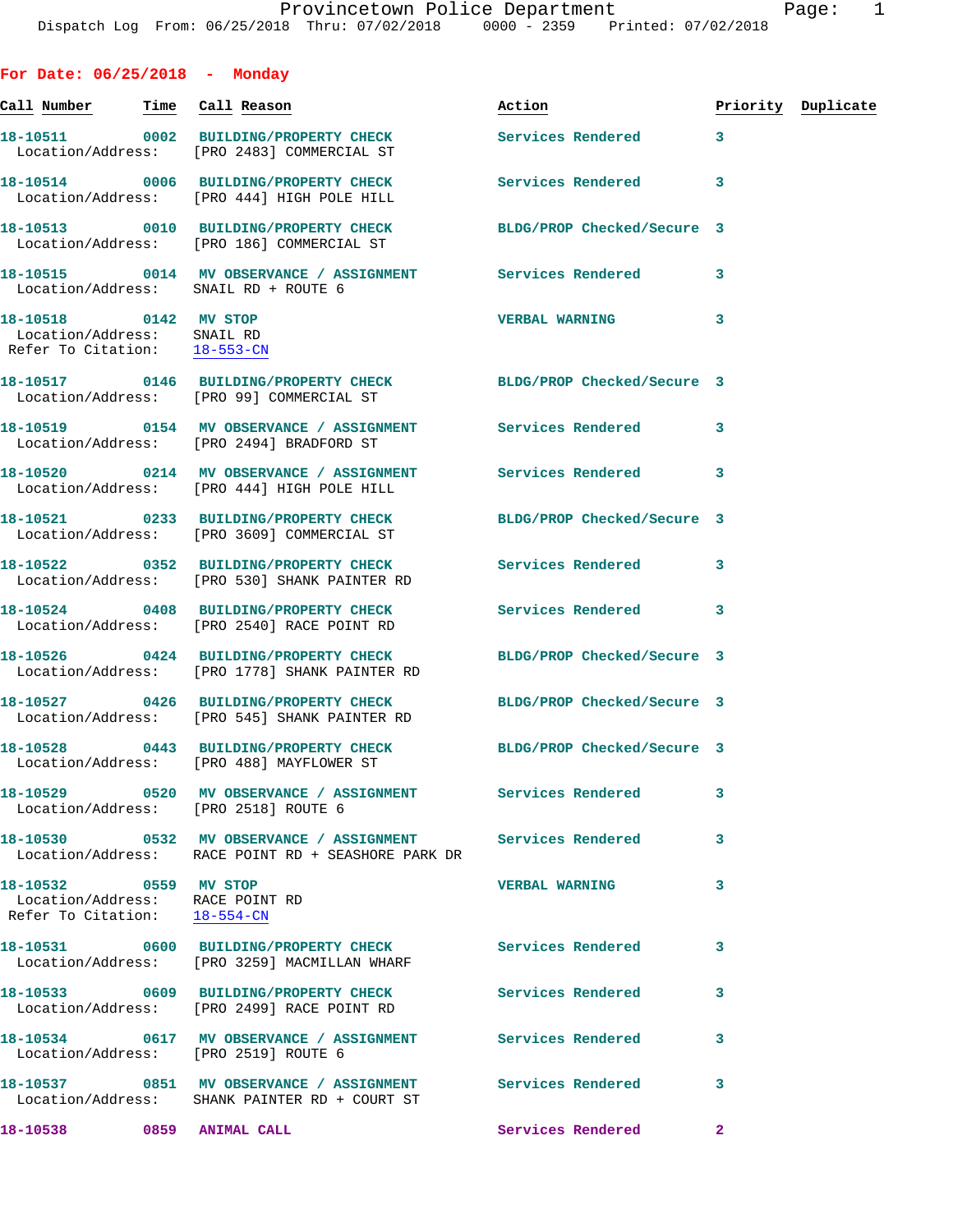|                                      | Provincetown Police Department<br>Dispatch Log From: 06/25/2018 Thru: 07/02/2018 0000 - 2359 Printed: 07/02/2018 |                                                                                                               | Page: 2                 |  |
|--------------------------------------|------------------------------------------------------------------------------------------------------------------|---------------------------------------------------------------------------------------------------------------|-------------------------|--|
|                                      | Location/Address: [PRO 1354] COMMERCIAL ST                                                                       |                                                                                                               |                         |  |
|                                      | 18-10540 0930 HAZARDS<br>Location/Address: [PRO 565] WEST VINE ST                                                | Services Rendered 2                                                                                           |                         |  |
|                                      | 18-10544 1012 PARK, WALK & TALK 1998 No Action Required 2<br>Location/Address: [PRO 3870] COMMERCIAL ST          |                                                                                                               |                         |  |
|                                      | 18-10547 1023 FOLLOW UP<br>Location/Address: [PRO 1929] COMMERCIAL ST                                            | SPOKEN TO DESCRIPTION OF REAL PROPERTY.                                                                       | $\overline{2}$          |  |
|                                      | 18-10549    1044    911 - GENERAL<br>Location/Address: [PRO 210] COMMERCIAL ST                                   | Services Rendered 1                                                                                           |                         |  |
|                                      | 18-10550 1234 PARK, WALK & TALK<br>Location/Address: [PRO 488] MAYFLOWER ST                                      | Services Rendered 2                                                                                           |                         |  |
|                                      | 18-10556 1300 LARCENY / FORGERY / FRAUD Services Rendered 2<br>Location/Address: [PRO 3259] MACMILLAN WHARF      |                                                                                                               |                         |  |
|                                      | 18-10551 1309 PARKING COMPLAINT<br>Location/Address: [PRO 878] CONANT ST                                         | Citation / Warning Issue 3                                                                                    |                         |  |
|                                      | 18-10552 1339 MV OBSERVANCE / ASSIGNMENT Services Rendered 3<br>Location/Address: SHANK PAINTER RD + BROWNE ST   |                                                                                                               |                         |  |
| Location/Address: [PRO 4048] ROUTE 6 | 18-10553 1341 MV OBSERVANCE / ASSIGNMENT Services Rendered 3                                                     |                                                                                                               |                         |  |
|                                      | 18-10554 1351 MV COLLISION<br>Location/Address: [PRO 530] SHANK PAINTER RD                                       | Services Rendered 1                                                                                           |                         |  |
|                                      | 18-10555 1421 ANIMAL CALL<br>Location/Address: [PRO 1572] FRANKLIN ST                                            | SPOKEN TO AND TO A STRUCK TO A THING OF THE STRUCK OF THE STRUCK OF THE STRUCK OF THE STRUCK OF THE STRUCK OF | $\mathbf{2}$            |  |
|                                      | 18-10557 1509 MV LOCK-OUT<br>Location/Address: [PRO 444] HIGH POLE HILL                                          | Services Rendered                                                                                             | $\mathbf{2}$            |  |
|                                      | 18-10558 1519 COMPLAINT - GENERAL<br>Location/Address: [PRO 197] COMMERCIAL ST                                   | SPOKEN TO AND TO A STATE OF THE STATE OF THE STATE OF THE STATE OF THE STATE OF THE STATE OF THE STATE OF THE | $\overline{\mathbf{3}}$ |  |
| 18-10559 1610 MEDICAL EMERGENCY      | Location/Address: [PRO 3222] ALDEN ST                                                                            | <b>Example 1</b> Transported to Hospital 1                                                                    |                         |  |
|                                      | 18-10560 1646 LOST GYM BAG<br>Location/Address: [PRO 2539] RYDER ST EXT                                          | Services Rendered                                                                                             | 3                       |  |
|                                      | 18-10561 1658 TRAFFIC CONTROL<br>Location/Address: PEARL ST + BRADFORD ST                                        | Services Rendered 3                                                                                           |                         |  |
|                                      | 18-10562 1700 MV VANDALISM<br>Location/Address: WEST VINE ST + BRADFORD ST EXT                                   | Services Rendered 2                                                                                           | 1                       |  |
| 18-10563 1712 LOST WALLET            | Location/Address: [PRO 542] SHANK PAINTER RD                                                                     | Services Rendered                                                                                             | 3                       |  |
|                                      | 18-10564 1724 ALARM - GENERAL<br>Location/Address: [PRO 455] COMMERCIAL ST                                       | No Action Required 1                                                                                          | 1                       |  |
|                                      | 18-10565 1731 COMPLAINT - GENERAL<br>Location/Address: [PRO 542] SHANK PAINTER RD                                | Unfounded                                                                                                     | 3                       |  |
|                                      | 18-10566 1926 BUILDING/PROPERTY CHECK Services Rendered 3<br>Location/Address: [PRO 3259] MACMILLAN WHARF        |                                                                                                               |                         |  |
|                                      | 18-10568 1931 PARK, WALK & TALK<br>Location: [PRO 3431] LOPES SQUARE                                             | Services Rendered                                                                                             | $\mathbf{2}$            |  |
|                                      | 18-10569 1944 BUILDING/PROPERTY CHECK BLDG/PROP Checked/Secure 3                                                 |                                                                                                               |                         |  |

Location/Address: [PRO 175] COMMERCIAL ST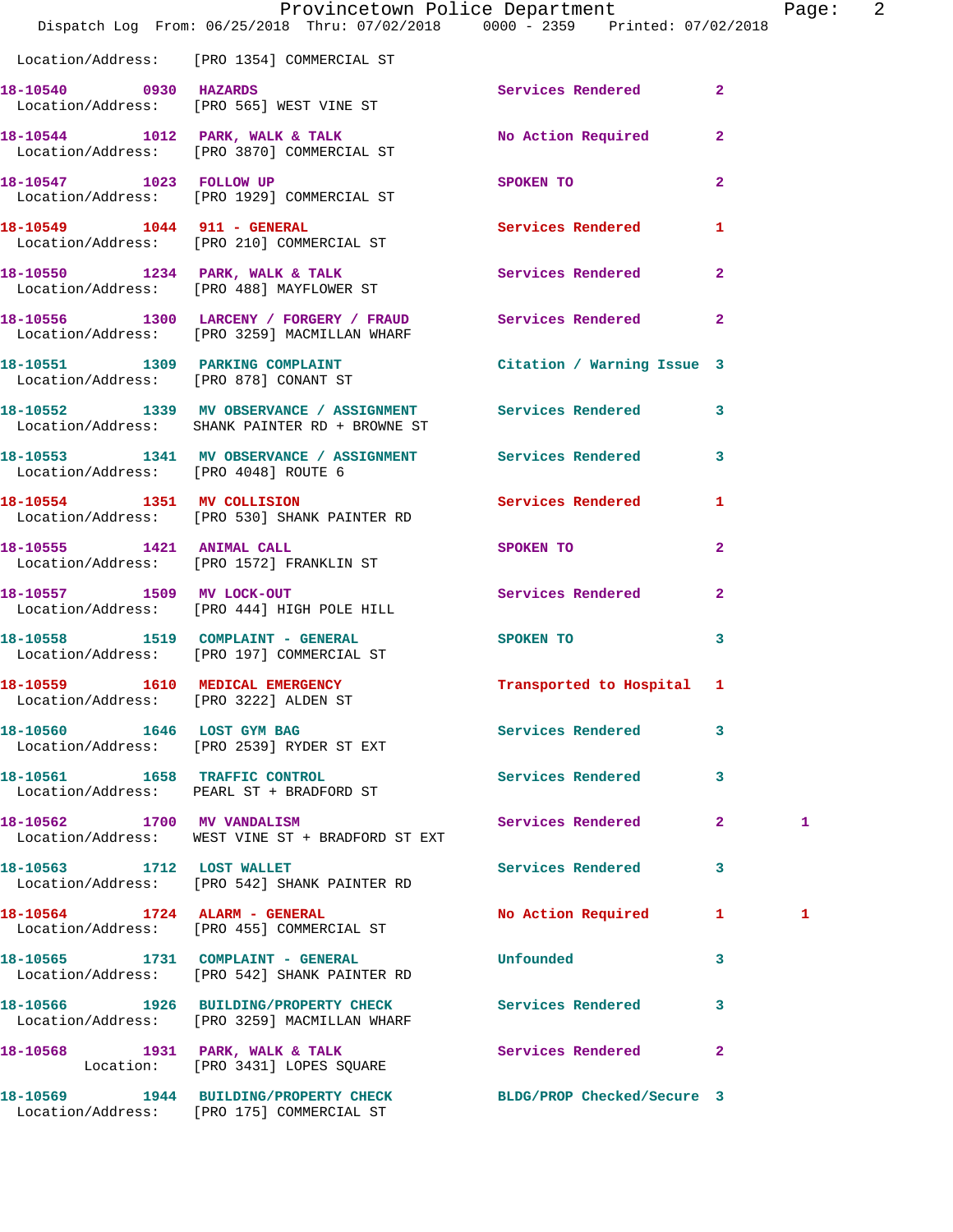|                                                           | Dispatch Log From: 06/25/2018 Thru: 07/02/2018 0000 - 2359 Printed: 07/02/2018                                | Provincetown Police Department |              | Page: 3 |  |
|-----------------------------------------------------------|---------------------------------------------------------------------------------------------------------------|--------------------------------|--------------|---------|--|
|                                                           | 18-10570 1953 BUILDING/PROPERTY CHECK BLDG/PROP Checked/Secure 3<br>Location/Address: [PRO 4080] RYDER ST EXT |                                |              | 1       |  |
| 18-10572 2051 MV STOP                                     | Location/Address: [PRO 399] COMMERCIAL ST<br>Refer To Citation: 18-555-CN                                     | VERBAL WARNING 3               |              |         |  |
| 18-10573 2123 MV STOP                                     | Location/Address: [PRO 3430] COMMERCIAL ST<br>Refer To Citation: 18-556-CM                                    | <b>VERBAL WARNING</b>          | $\mathbf{3}$ |         |  |
|                                                           | 18-10574 2147 GENERAL INFO<br>Location/Address: [PRO 300] COMMERCIAL ST                                       | Services Rendered 3            |              |         |  |
|                                                           | 18-10576 2228 MEDICAL EMERGENCY PATIENT REFUSAL<br>Location/Address: [PRO 3222] ALDEN ST                      |                                | 1            |         |  |
|                                                           | 18-10577 2236 MV OBSERVANCE / ASSIGNMENT Services Rendered 3<br>Location/Address: [PRO 2494] BRADFORD ST      |                                |              |         |  |
| 18-10578 2254 MV STOP                                     | Location/Address: [PRO 105] COMMERCIAL ST<br>Refer To Citation: 18-557-CN                                     | VERBAL WARNING 3               |              |         |  |
| For Date: $06/26/2018$ - Tuesday                          |                                                                                                               |                                |              |         |  |
|                                                           | 18-10580 0001 BUILDING/PROPERTY CHECK BLDG/PROP Checked/Secure 3<br>Location/Address: [PRO 379] COMMERCIAL ST |                                |              |         |  |
|                                                           | 18-10581 0010 PARK, WALK & TALK Services Rendered 2<br>Location/Address: [PRO 3259] MACMILLAN WHARF           |                                |              |         |  |
| 18-10582 0046 TRESPASS<br>Location/Address: COMMERCIAL ST |                                                                                                               | Citation / Warning Issue 2     |              |         |  |
|                                                           | 18-10583 0117 ALARM - GENERAL<br>Location/Address: [PRO 1318] COMMERCIAL ST                                   | Services Rendered 1            |              |         |  |
| Location/Address: [PRO 60] BRADFORD ST                    | 18-10584 0124 SUSPICIOUS ACTIVITY Could Not Locate                                                            |                                | $\mathbf{2}$ |         |  |
|                                                           | 18-10585 0142 BUILDING/PROPERTY CHECK<br>Location/Address: [PRO 569] WINSLOW ST                               | BLDG/PROP Checked/Secure 3     |              |         |  |
|                                                           | 18-10586 0205 MV OBSERVANCE / ASSIGNMENT Services Rendered 3<br>Location/Address: RYDER ST + BRADFORD ST      |                                |              |         |  |
|                                                           | 18-10587 0417 MEDICAL EMERGENCY<br>Location/Address: [PRO 542] SHANK PAINTER RD<br>Refer To Arrest: 18-91-AR  | Transported to Hospital 1      |              |         |  |
|                                                           | 18-10589 0453 BUILDING/PROPERTY CHECK Services Rendered<br>Location/Address: [PRO 447] JEROME SMITH RD        |                                | 3            |         |  |
| Location/Address: ROUTE 6                                 | 18-10590 0509 MV OBSERVANCE / ASSIGNMENT Services Rendered 3                                                  |                                |              |         |  |
|                                                           | 18-10592 0553 BUILDING/PROPERTY CHECK<br>Location/Address: [PRO 2499] RACE POINT RD                           | <b>Services Rendered</b>       | 3            |         |  |
| Location/Address: [PRO 554] TREMONT ST                    | 18-10593 0627 BUILDING/PROPERTY CHECK BLDG/PROP Checked/Secure 3                                              |                                |              |         |  |
| 18-10594 0630 MV STOP                                     | Location/Address: [PRO 539] SHANK PAINTER RD<br>Refer To Citation: 18-558-CN                                  | <b>VERBAL WARNING</b>          | 3            |         |  |
|                                                           | 18-10595 0820 BUILDING/PROPERTY CHECK Services Rendered 3<br>Location/Address: [PRO 2898] JEROME SMITH RD     |                                |              |         |  |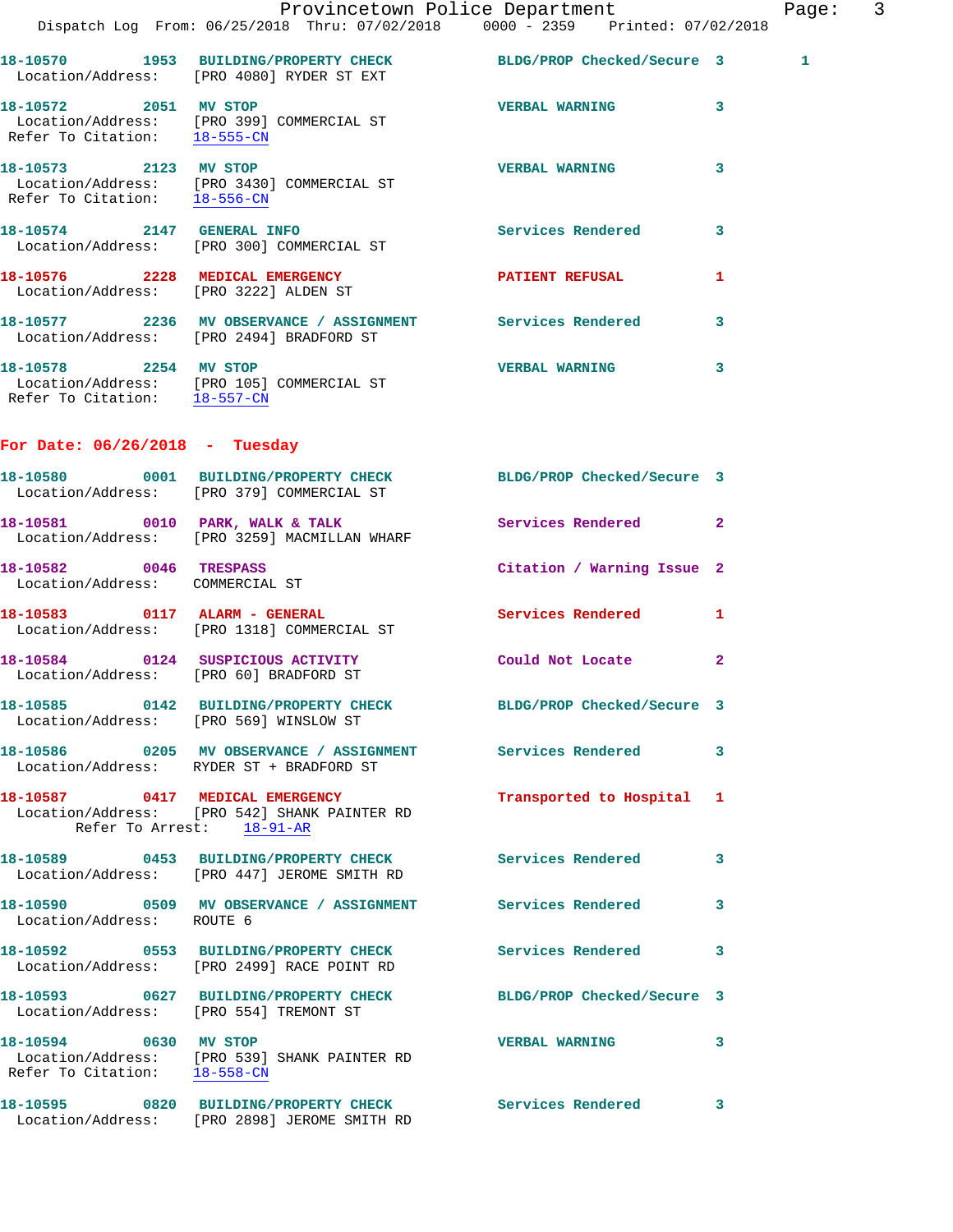|                                                                                               |                                                                                                                    | Provincetown Police Department          | Page: 4        |
|-----------------------------------------------------------------------------------------------|--------------------------------------------------------------------------------------------------------------------|-----------------------------------------|----------------|
|                                                                                               | Dispatch Log From: 06/25/2018 Thru: 07/02/2018 0000 - 2359 Printed: 07/02/2018                                     |                                         |                |
| 18-10597 0821 ANIMAL CALL<br>Location/Address: MILLER HILL RD                                 |                                                                                                                    | Services Rendered                       | $\overline{2}$ |
|                                                                                               | 18-10598 0829 GENERAL INFO<br>Location/Address: [PRO 542] SHANK PAINTER RD                                         | Services Rendered 3                     |                |
|                                                                                               | 18-10599 0851 BY-LAW VIOLATION<br>Location/Address: [PRO 75] CAPTAIN BERTIES WAY                                   | Unfounded                               | $\mathbf{2}$   |
| Location/Address: [PRO 2521] ROUTE 6                                                          | 18-10600 0950 ASSIST DEPARTMENT / MUTUAL AID Services Rendered                                                     |                                         | 3              |
| 18-10601 0954 MV DISABLED<br>Location/Address: [PRO 2521] ROUTE 6                             |                                                                                                                    | Services Rendered                       | $\mathbf{2}$   |
| 18-10602 1010 MV STOP<br>Location/Address: [PRO 2521] ROUTE 6<br>Refer To Citation: R8381713  |                                                                                                                    | Citation / Warning Issue 3              |                |
| 18-10603 1022 MV STOP<br>Location/Address: [PRO 2521] ROUTE 6<br>Refer To Citation: 18-559-CN |                                                                                                                    | VERBAL WARNING 3                        |                |
| 18-10604 1033 MV STOP<br>Location/Address: [PRO 2521] ROUTE 6<br>Refer To Citation: R8381714  |                                                                                                                    | Citation / Warning Issue 3              |                |
| 18-10605 1049 MV STOP<br>Location/Address: [PRO 2521] ROUTE 6<br>Refer To Citation: R8381715  |                                                                                                                    | Citation / Warning Issue 3              |                |
| Location/Address: ROUTE 6 + SNAIL RD                                                          | 18-10606 1137 MV OBSERVANCE / ASSIGNMENT Services Rendered 3                                                       |                                         |                |
| 18-10607 1159 MV STOP<br>Location/Address: [PRO 2479] ROUTE 6<br>Refer To Citation: 18-560-CN |                                                                                                                    | <b>VERBAL WARNING</b>                   | 3              |
| Refer To Accident: 18-52-AC                                                                   | 18-10608 1207 MV HIT & RUN<br>Location/Address: [PRO 526] RYDER ST EXT                                             | <b>Services Rendered</b>                | $\mathbf{2}$   |
|                                                                                               | 18-10610 1211 ALARM - FIRE<br>Location/Address: [PRO 327] COMMERCIAL ST                                            | Services Rendered<br>$\blacksquare$     |                |
|                                                                                               | 18-10609 1236 NOISE COMPLAINT<br>Location/Address: [PRO 927] FRANKLIN ST                                           | $\overline{\phantom{a}}$ 3<br>SPOKEN TO |                |
|                                                                                               | 18-10611 1245 LOST PROPERTY<br>Location/Address: [PRO 3259] MACMILLAN WHARF                                        | Services Rendered 3                     |                |
|                                                                                               | 18-10612 1322 COMPLAINT - GENERAL<br>Location/Address: [PRO 542] SHANK PAINTER RD                                  | SPOKEN TO                               | 3              |
|                                                                                               | 18-10613 1335 MEDICAL EMERGENCY<br>Location/Address: [PRO 197] COMMERCIAL ST                                       | Transported to Hospital 1               |                |
|                                                                                               | 18-10614 1411 SERVICE CALL - POLICE 3 Services Rendered 3<br>Location/Address: [PRO 106] COMMERCIAL ST             |                                         |                |
|                                                                                               | 18-10615    1453    ALARM - FIRE<br>Location/Address: [PRO 3712] RYDER ST EXT                                      | False Alarm                             | 1              |
|                                                                                               | 18-10616 1525 SUSPICIOUS ACTIVITY<br>Location/Address: [PRO 519] RACE POINT RD                                     | SPOKEN TO                               | $\mathbf{2}$   |
|                                                                                               | 18-10617 1537 LOST PROPERTY<br>Location/Address: [PRO 542] SHANK PAINTER RD                                        | Services Rendered 3                     |                |
|                                                                                               | 18-10618 1626 ASSIST DEPARTMENT / MUTUAL AID Services Rendered 3<br>Location/Address: [TRU] ROUTE 6 + STOTT'S CRSG |                                         |                |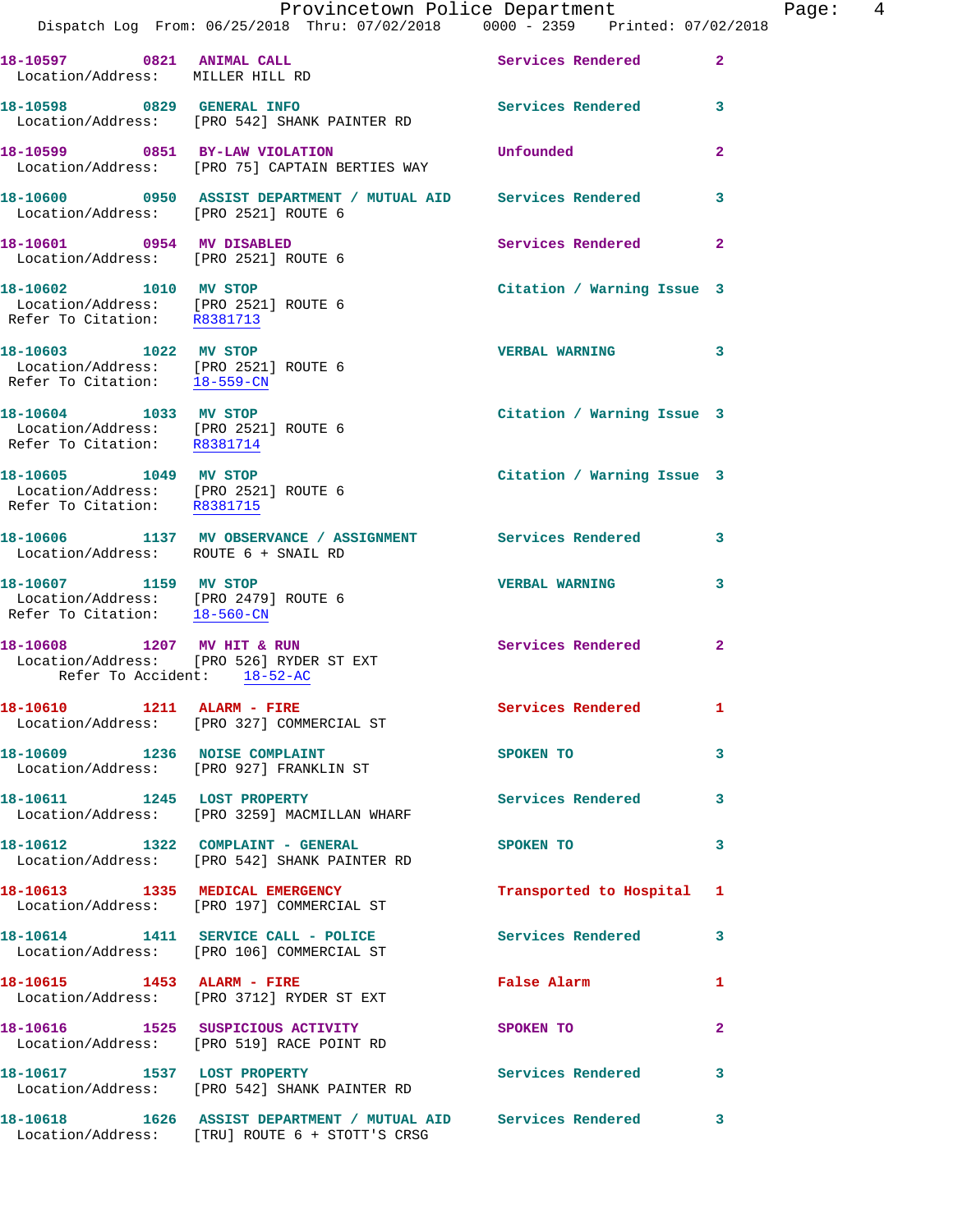18-10619 1632 COMPLAINT - GENERAL **Services Rendered** 3 Location/Address: [PRO 395] COMMERCIAL ST **18-10620 1701 ANIMAL CALL SPOKEN TO 2**  Location/Address: [PRO 3456] RYDER ST EXT **18-10621 1701 MV STOP VERBAL WARNING 3**  Location/Address: [PRO 3296] SHANK PAINTER RD<br>Refer To Citation: 18-561-CN Refer To Citation: **18-10624 1755 MV DISABLED Services Rendered 2**  Location/Address: [PRO 2490] PROVINCELANDS RD **18-10623 1800 MV OBSERVANCE / ASSIGNMENT Services Rendered 3**  Location/Address: ROUTE 6 + SNAIL RD **18-10625 1801 MEDICAL EMERGENCY Transported to Hospital 1**  Location/Address: [PRO 1157] WINSLOW ST **18-10626 1803 STREET PERFORMER COMPLAINT SPOKEN TO 3**  Location/Address: [PRO 175] COMMERCIAL ST **18-10628 1815 DISTURBANCE - FIGHT / ARGUMENT Unfounded 1**  Location/Address: [PRO 350] COMMERCIAL ST **18-10629 1917 MEDICAL EMERGENCY Transported to Hospital 1**  Location/Address: [PRO 437] FREEMAN ST **18-10630 2029 BUILDING/PROPERTY CHECK BLDG/PROP Checked/Secure 3**  Location/Address: [PRO 4080] RYDER ST EXT **18-10631 2030 BUILDING/PROPERTY CHECK BLDG/PROP Checked/Secure 3**  Location/Address: [PRO 526] RYDER ST EXT **18-10633 2037 MV STOP VERBAL WARNING 3**  Location/Address: [PRO 549] STANDISH ST Refer To Citation: 18-562-CN **18-10634 2050 MV STOP VERBAL WARNING 3**  Location/Address: [PRO 3670] SHANK PAINTER RD Refer To Citation: 18-563-CN **18-10635 2052 BUILDING/PROPERTY CHECK BLDG/PROP Checked/Secure 3**  Location/Address: [PRO 3033] COMMERCIAL ST **18-10637 2109 BUILDING/PROPERTY CHECK BLDG/PROP Checked/Secure 3**  Location/Address: [PRO 1638] COMMERCIAL ST **18-10638 2125 BUILDING/PROPERTY CHECK BLDG/PROP Checked/Secure 3**  Location/Address: [PRO 155] COMMERCIAL ST **18-10639 2126 MV STOP VERBAL WARNING 3**  Location/Address: ROUTE 6 + SNAIL RD Refer To Citation: 18-564-CN **18-10640 2130 MEDICAL EMERGENCY Transported to Hospital 1**  Location/Address: [PRO 3091] OLD ANN PAGE WAY **18-10641 2135 MV STOP VERBAL WARNING 3**  Location/Address: PRISCILLA ALDEN RD + BRADFORD ST Refer To Citation: 18-565-CN **18-10642** 2140 NOISE COMPLAINT SPOKEN TO 3 1 Location/Address: [PRO 2143] SHANK PAINTER RD **18-10644 2200 MV STOP VERBAL WARNING 3**  Location/Address: [PRO 2577] BRADFORD ST Refer To Citation: 18-566-CN

**18-10646 2219 LOST PROPERTY Services Rendered 3**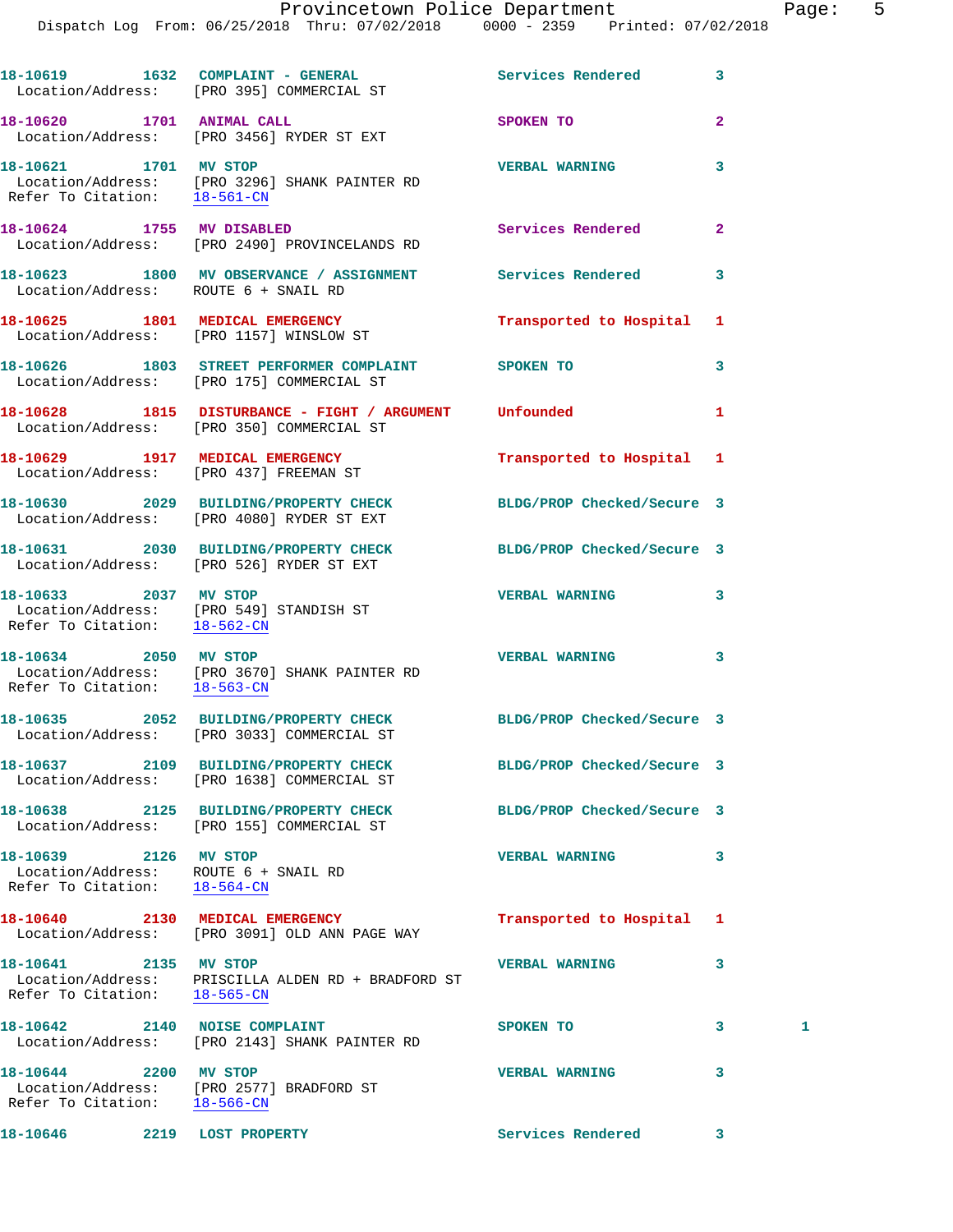|                                                                          | Dispatch Log From: 06/25/2018 Thru: 07/02/2018 0000 - 2359 Printed: 07/02/2018                                    | Provincetown Police Department | 6<br>Page:   |
|--------------------------------------------------------------------------|-------------------------------------------------------------------------------------------------------------------|--------------------------------|--------------|
|                                                                          | Location/Address: [PRO 2931] COMMERCIAL ST                                                                        |                                |              |
|                                                                          | 18-10647 2227 BUILDING/PROPERTY CHECK BLDG/PROP Checked/Secure 3<br>Location/Address: [PRO 2500] COMMERCIAL ST    |                                |              |
|                                                                          | 18-10648 2231 SUSPICIOUS ACTIVITY<br>Location/Address: [PRO 526] RYDER ST EXT                                     | SPOKEN TO                      | $\mathbf{2}$ |
|                                                                          | 18-10649 2341 BUILDING/PROPERTY CHECK BLDG/PROP Checked/Secure 3<br>Location/Address: [PRO 1780] JOHNSON ST       |                                |              |
|                                                                          | 18-10650 2349 BUILDING/PROPERTY CHECK Services Rendered 3<br>Location/Address: [PRO 3259] MACMILLAN WHARF         |                                |              |
| For Date: $06/27/2018$ - Wednesday                                       |                                                                                                                   |                                |              |
|                                                                          | 18-10652 0032 MEDICAL EMERGENCY<br>Location/Address: [PRO 542] SHANK PAINTER RD<br>Refer To $P/C$ : 18-92-AR      | <b>Services Rendered</b> 1     |              |
|                                                                          | 18-10653 0126 FOLLOW UP<br>Location/Address: [PRO 105] COMMERCIAL ST                                              | Services Rendered              | $\mathbf{2}$ |
| 18-10654 0128 TRESPASS                                                   | Location/Address: [PRO 3033] COMMERCIAL ST                                                                        | Citation / Warning Issue 2     |              |
|                                                                          | 18-10655 0154 MEDICAL EMERGENCY<br>Location/Address: [PRO 542] SHANK PAINTER RD<br>Refer To $P/C$ : 18-92-AR      | Services Rendered 1            |              |
|                                                                          | 18-10656 0243 BUILDING/PROPERTY CHECK BLDG/PROP Checked/Secure 3<br>Location/Address: [PRO 545] SHANK PAINTER RD  |                                |              |
|                                                                          | 18-10657 0247 BUILDING/PROPERTY CHECK BLDG/PROP Checked/Secure 3<br>Location/Address: [PRO 1778] SHANK PAINTER RD |                                |              |
|                                                                          | 18-10658 0247 MEDICAL EMERGENCY<br>Location/Address: [PRO 542] SHANK PAINTER RD<br>Refer To $P/C$ : 18-92-AR      | PATIENT REFUSAL                | $\mathbf{1}$ |
| Location/Address:                                                        | 18-10659 0346 BUILDING/PROPERTY CHECK Services Rendered 3<br>[PRO 3430] COMMERCIAL ST                             |                                |              |
|                                                                          | 18-10660 0407 BUILDING/PROPERTY CHECK BLDG/PROP Checked/Secure 3<br>Location/Address: [PRO 1989] COMMERCIAL ST    |                                |              |
|                                                                          | 18-10661 0427 BUILDING/PROPERTY CHECK<br>Location/Address: [PRO 3609] COMMERCIAL ST                               | BLDG/PROP Checked/Secure 3     |              |
| Location/Address: [PRO 2521] ROUTE 6                                     | 18-10662 0501 MV OBSERVANCE / ASSIGNMENT Services Rendered 3                                                      |                                |              |
| 18-10664 0541 GENERAL INFO<br>Location/Address: [PRO 970] KINGS WAY      |                                                                                                                   | No Action Required             | 3            |
|                                                                          | 18-10665 0622 ESCORT / TRANSPORT<br>Location/Address: [PRO 2558] BRADFORD ST                                      | Services Rendered              | 3            |
|                                                                          | 18-10668 0800 SERVICE CALL - POLICE<br>Location/Address: [ORL 1] ROCK HARBOR RD                                   | <b>Services Rendered</b>       | 3            |
| Location/Address: [PRO 3287] ROUTE 6                                     | 18-10667 0810 BUILDING/PROPERTY CHECK BLDG/PROP Checked/Secure 3                                                  |                                |              |
|                                                                          | 18-10669 0818 SERVICE CALL - POLICE<br>Location/Address: [PRO 3296] SHANK PAINTER RD                              | <b>Services Rendered</b>       | 3            |
| 18-10670 0825 MEDICAL EMERGENCY<br>Location/Address: [PRO 1615] BANGS ST |                                                                                                                   | <b>PATIENT REFUSAL</b>         | 1            |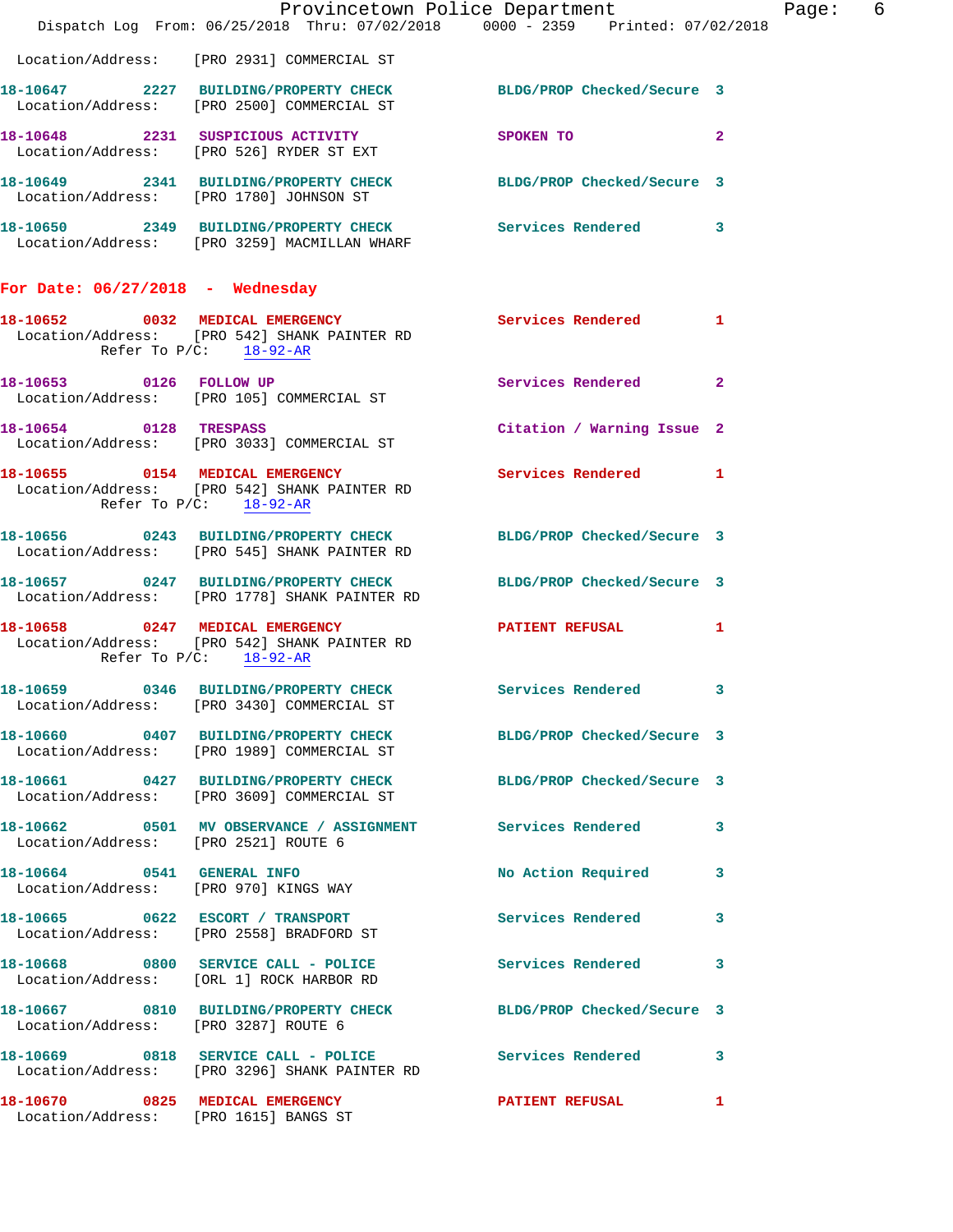|                                                                         | Dispatch Log From: 06/25/2018 Thru: 07/02/2018 0000 - 2359 Printed: 07/02/2018                                       |                            |                |
|-------------------------------------------------------------------------|----------------------------------------------------------------------------------------------------------------------|----------------------------|----------------|
| 18-10671 0830 ALARM - GENERAL                                           | Location/Address: [PRO 3222] ALDEN ST                                                                                | <b>Services Rendered</b>   | 1              |
|                                                                         | 18-10672 0845 ALARM - GENERAL<br>Location/Address: [PRO 442] HARRY KEMP WAY                                          | Services Rendered          | 1              |
|                                                                         | 18-10673 0940 PARK, WALK & TALK<br>Location/Address: [PRO 2492] WINSLOW ST                                           | Services Rendered          | $\overline{2}$ |
|                                                                         | 18-10674 1004 SERVICE CALL - POLICE<br>Location/Address: [PRO 2539] RYDER ST EXT                                     | <b>Services Rendered</b>   | 3              |
| 18-10675    1014    ANIMAL CALL<br>Location/Address: [PRO 80] CARVER ST |                                                                                                                      | Citation / Warning Issue 2 |                |
|                                                                         | 18-10676 1020 MV OBSERVANCE / ASSIGNMENT Services Rendered<br>Location/Address: SHANK PAINTER RD + BROWNE ST         |                            | 3              |
|                                                                         | 18-10677 1036 MEDICAL EMERGENCY<br>Location/Address: [PRO 442] HARRY KEMP WAY                                        | Services Rendered          | 1              |
| 18-10678 1037 TRAFFIC CONTROL                                           | Location/Address: [PRO 16] BRADFORD ST                                                                               | <b>Services Rendered</b>   | 3              |
| 18-10679 1043 ANIMAL CALL                                               | Location/Address: [PRO 1808] ATKINS MAYO RD                                                                          | Transferred Custody        | $\overline{2}$ |
| Location/Address: [PRO 1615] BANGS ST                                   | 18-10680 1044 MEDICAL EMERGENCY                                                                                      | <b>PATIENT REFUSAL</b>     | 1              |
|                                                                         | 18-10701 1100 COMPLAINT - GENERAL<br>Location/Address: [PRO 105] COMMERCIAL ST                                       | <b>Services Rendered</b>   | 3              |
|                                                                         | 18-10681 1108 BIKE - GENERAL<br>Location/Address: BRADFORD ST + COURT ST<br>Refer To Citation: 18-567-CN             | <b>VERBAL WARNING</b>      | $\mathbf{2}$   |
|                                                                         | 18-10682 1117 BUILDING/PROPERTY CHECK<br>Location/Address: [PRO 3259] MACMILLAN WHARF                                | BLDG/PROP Checked/Secure 3 |                |
|                                                                         | 18-10683 1125 PARK, WALK & TALK<br>Location/Address: [PRO 488] MAYFLOWER ST                                          | Services Rendered          | $\overline{2}$ |
|                                                                         | 18-10684 1139 PARKING COMPLAINT<br>Location/Address: [PRO 2227] BRADFORD ST                                          | Citation / Warning Issue 3 |                |
|                                                                         | 18-10685 1145 BUILDING/PROPERTY CHECK BLDG/PROP Checked/Secure 3<br>Location/Address: [PRO 105] COMMERCIAL ST        |                            |                |
| Location/Address: WINSLOW ST                                            | 18-10687 1202 PARKING COMPLAINT                                                                                      | Citation / Warning Issue 3 |                |
|                                                                         | 18-10686 1204 MV OBSERVANCE / ASSIGNMENT Citation / Warning Issue 3<br>Location/Address: SHANK PAINTER RD + COURT ST |                            |                |
| 18-10690 1234 PARKING COMPLAINT                                         | Location/Address: BROWNE ST + SHANK PAINTER RD                                                                       | Citation / Warning Issue 3 |                |
| Location/Address: COMMERCIAL ST                                         | 18-10691 1236 BUILDING/PROPERTY CHECK                                                                                | BLDG/PROP Checked/Secure 3 |                |
|                                                                         | 18-10692 1300 MEDICAL EMERGENCY<br>Location/Address: [PRO 517] RACE POINT RD                                         | Transported to Hospital    | ı              |
|                                                                         | 18-10694 1308 PARKING COMPLAINT<br>Location/Address: [PRO 230] COMMERCIAL ST                                         | <b>GONE ON ARRIVAL</b>     | 3              |
|                                                                         | 18-10695 1317 ASSIST DEPARTMENT / MUTUAL AID Services Rendered<br>Location/Address: [PRO 542] SHANK PAINTER RD       |                            | 3              |
| 18-10696 1318 MV COLLISION                                              |                                                                                                                      | <b>Services Rendered</b>   | 1              |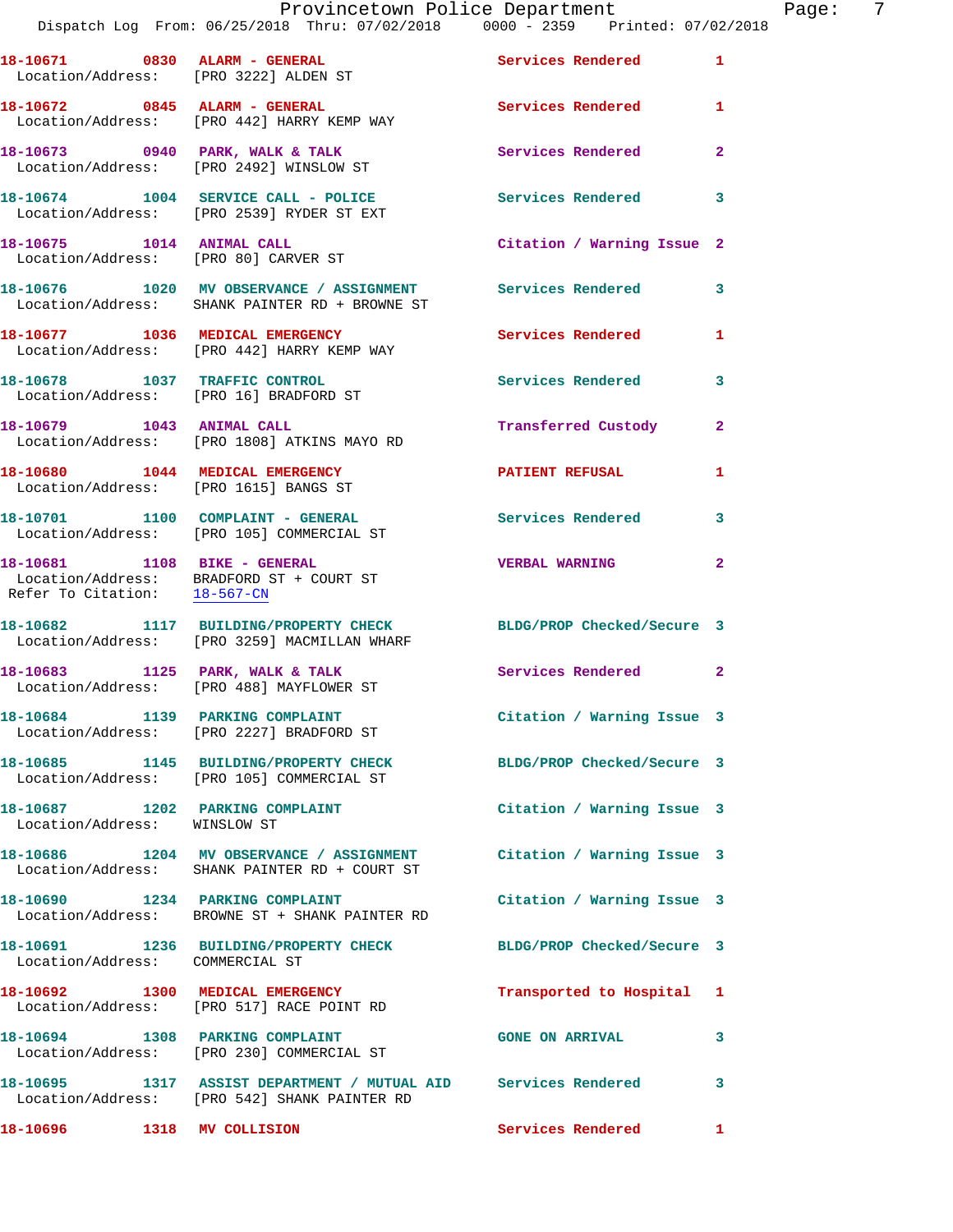|                             | Provincetown Police Department The Page: 8<br>Dispatch Log From: 06/25/2018 Thru: 07/02/2018 0000 - 2359 Printed: 07/02/2018                 |                            |                |   |  |
|-----------------------------|----------------------------------------------------------------------------------------------------------------------------------------------|----------------------------|----------------|---|--|
| Refer To Accident: 18-53-AC | Location/Address: [PRO 2483] COMMERCIAL ST                                                                                                   |                            |                |   |  |
|                             | 18-10697 1326 SERVICE CALL - POLICE Services Rendered 3<br>Location/Address: [PRO 542] SHANK PAINTER RD                                      |                            |                |   |  |
|                             | 18-10698 1332 MV COLLISION<br>Location/Address: COMMERCIAL ST + KILEY CT                                                                     | Services Rendered 1        |                |   |  |
| Refer To Arrest: 18-93-AR   | 18-10699 1343 DISTURBANCE - FIGHT / ARGUMENT Arrest(s) Made 1<br>Location/Address: [PRO 105] COMMERCIAL ST                                   |                            |                |   |  |
| Refer To Arrest: 18-93-AR   | 18-10700 1358 MEDICAL EMERGENCY Services Rendered 1<br>Location/Address: [PRO 542] SHANK PAINTER RD                                          |                            |                |   |  |
| Refer To Arrest: 18-93-AR   | 18-10702 1500 ESCORT / TRANSPORT<br>Location/Address: [PRO 542] SHANK PAINTER RD                                                             | Transferred Custody 3      |                |   |  |
|                             | 18-10703 1517 BUILDING/PROPERTY CHECK Citation / Warning Issue 3<br>Location/Address: [WEL] ROUTE 6 + WEST RD<br>Refer To Citation: R8381716 |                            |                |   |  |
|                             | 18-10704 1528 MEDICAL EMERGENCY<br>Location/Address: [PRO 440] HARRY KEMP WAY                                                                | Transported to Hospital 1  |                |   |  |
|                             | 18-10706 1534 LOST PROPERTY<br>Location/Address: [PRO 3466] BRADFORD ST                                                                      | Services Rendered 3        |                |   |  |
|                             | 18-10708 1544 DISTURBANCE - FIGHT / ARGUMENT Peace Restored 1<br>Location/Address: [PRO 312] COMMERCIAL ST                                   |                            |                |   |  |
|                             | 18-10712 1630 MEDICAL EMERGENCY<br>Location: [PRO 3431] LOPES SQUARE                                                                         | Transported to Hospital 1  |                |   |  |
|                             | 18-10714 1638 ANIMAL CALL<br>Location/Address: [PRO 2490] PROVINCELANDS RD                                                                   | Referred to Other Agency 2 |                |   |  |
|                             | 18-10717 1705 LOST PROPERTY<br>Location/Address: [PRO 3296] SHANK PAINTER RD                                                                 | Services Rendered 3        |                |   |  |
|                             | 18-10719 1731 PARK, WALK & TALK<br>Location/Address: [PRO 105] COMMERCIAL ST                                                                 | Services Rendered          | $\mathbf{2}$   |   |  |
| 18-10722 1749 HAZARDS       | Location/Address: ROUTE 6 + SNAIL RD                                                                                                         | Removed Hazard 2           |                | 7 |  |
|                             | 18-10724 1804 FOLLOW UP<br>Location/Address: [PRO 312] COMMERCIAL ST                                                                         | Services Rendered          | $\overline{2}$ |   |  |
|                             | 18-10726 1830 ASSIST CITIZEN<br>Location/Address: BRADFORD ST + CENTER ST                                                                    | Services Rendered 3        |                |   |  |
|                             | 18-10730 1903 COMPLAINT - GENERAL<br>Location/Address: [PRO 1864] CREEK HILL RD                                                              | SPOKEN TO                  | 3              |   |  |
| 18-10731 1937 BAR CHECK     | Location/Address: [PRO 2605] COMMERCIAL ST                                                                                                   | Services Rendered 2        |                |   |  |
|                             | 18-10732 2007 ASSIST CITIZEN<br>Location/Address: [PRO 542] SHANK PAINTER RD                                                                 | Services Rendered 3        |                |   |  |
|                             | 18-10733 2026 BUILDING/PROPERTY CHECK BLDG/PROP Checked/Secure 3<br>Location/Address: [PRO 4080] RYDER ST EXT                                |                            |                |   |  |
|                             | 18-10734 2026 BUILDING/PROPERTY CHECK<br>Location/Address: [PRO 526] RYDER ST EXT                                                            | BLDG/PROP Checked/Secure 3 |                |   |  |
|                             | 18-10735 2037 BUILDING/PROPERTY CHECK BLDG/PROP Checked/Secure 3                                                                             |                            |                |   |  |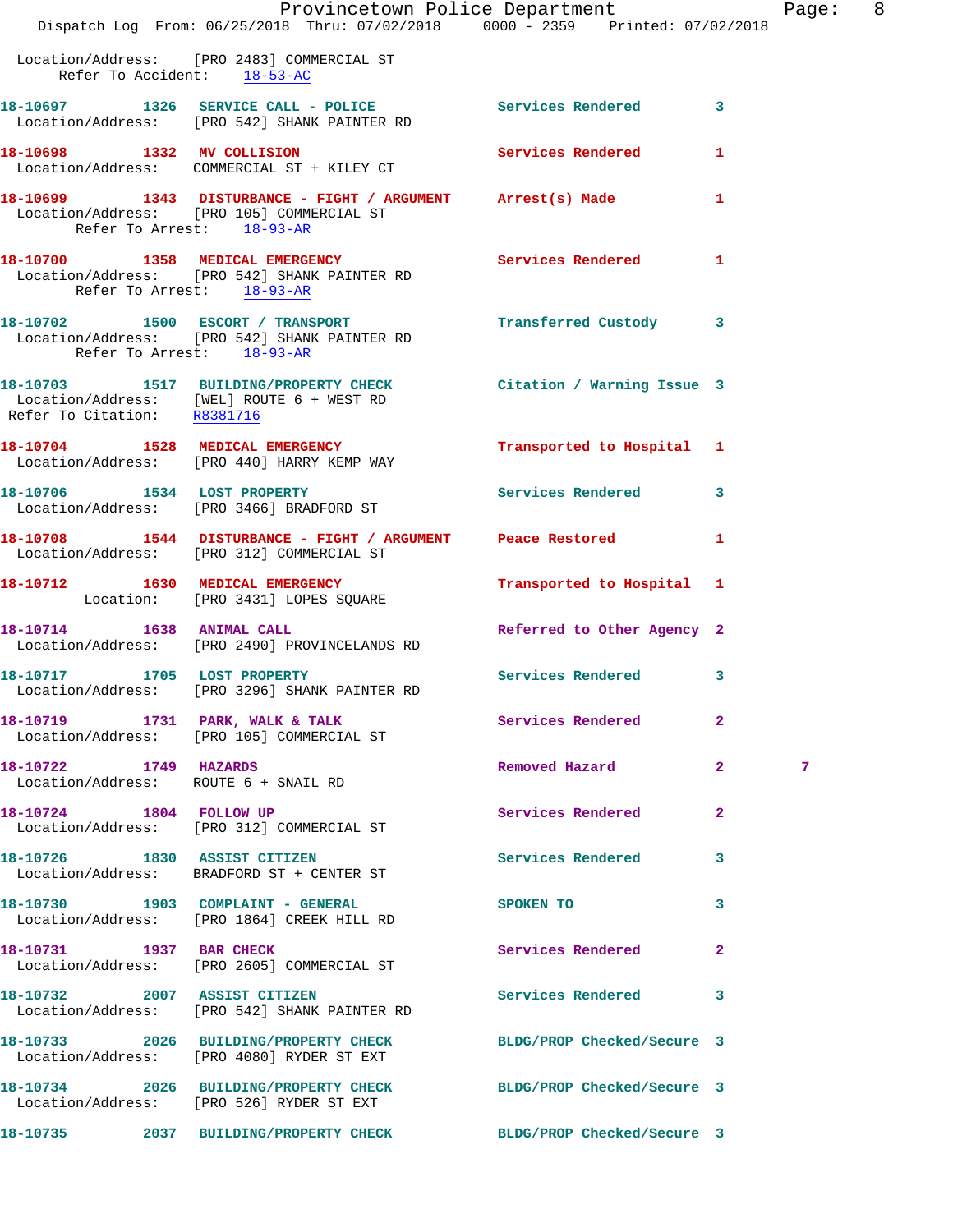|                                        | Provincetown Police Department<br>Dispatch Log From: 06/25/2018 Thru: 07/02/2018 0000 - 2359 Printed: 07/02/2018    |                                                                                                                | Page: 9      |
|----------------------------------------|---------------------------------------------------------------------------------------------------------------------|----------------------------------------------------------------------------------------------------------------|--------------|
|                                        | Location/Address: [PRO 385] COMMERCIAL ST                                                                           |                                                                                                                |              |
|                                        | 18-10736 2039 COMPLAINT - GENERAL<br>Location/Address: [PRO 1989] COMMERCIAL ST                                     | SPOKEN TO                                                                                                      | $\mathbf{3}$ |
|                                        | 18-10737 2044 BUILDING/PROPERTY CHECK BLDG/PROP Checked/Secure 3<br>Location/Address: [PRO 155] COMMERCIAL ST       |                                                                                                                |              |
|                                        | 18-10738 2053 STREET PERFORMER COMPLAINT<br>Location/Address: [PRO 175] COMMERCIAL ST                               | SPOKEN TO                                                                                                      | 3            |
|                                        | 18-10739 2129 MEDICAL EMERGENCY<br>Location/Address: [PRO 105] COMMERCIAL ST                                        | Transported to Hospital 1                                                                                      |              |
|                                        | 18-10740 2136 BUILDING/PROPERTY CHECK BLDG/PROP Checked/Secure 3<br>Location/Address: [PRO 539] SHANK PAINTER RD    |                                                                                                                |              |
| 18-10742 2157 MV STOP                  | Location: [PRO 3431] LOPES SQUARE                                                                                   | VERBAL WARNING 3                                                                                               |              |
|                                        | 18-10745 2235 BUILDING/PROPERTY CHECK BLDG/PROP Checked/Secure 3<br>Location/Address: [PRO 3033] COMMERCIAL ST      |                                                                                                                |              |
|                                        | 18-10747 2334 MV STOP<br>Location/Address: [PRO 3004] BRADFORD ST<br>Refer To Citation: $\frac{18-569-\text{CN}}{}$ | VERBAL WARNING 3                                                                                               |              |
|                                        | 18-10748 2335 BUILDING/PROPERTY CHECK BLDG/PROP Checked/Secure 3<br>Location/Address: [PRO 2500] COMMERCIAL ST      |                                                                                                                |              |
|                                        | 18-10750 2348 BUILDING/PROPERTY CHECK BLDG/PROP Checked/Secure 3<br>Location/Address: [PRO 3259] MACMILLAN WHARF    |                                                                                                                |              |
| For Date: $06/28/2018$ - Thursday      |                                                                                                                     |                                                                                                                |              |
|                                        | 18-10751 0008 MV OBSERVANCE / ASSIGNMENT Services Rendered 3<br>Location/Address: BRADFORD ST + RYDER ST            |                                                                                                                |              |
|                                        | 18-10753 0018 BUILDING/PROPERTY CHECK BLDG/PROP Checked/Secure 3<br>Location/Address: [PRO 175] COMMERCIAL ST       |                                                                                                                |              |
|                                        | 18-10752 0020 MV OBSERVANCE / ASSIGNMENT<br>Location/Address: SHANK PAINTER RD + BRADFORD ST                        | No Action Required 3                                                                                           |              |
|                                        | 18-10754 0048 BUILDING/PROPERTY CHECK BLDG/PROP Checked/Secure 3<br>Location/Address: [PRO 526] RYDER ST EXT        |                                                                                                                |              |
|                                        | 18-10755 0103 NOISE COMPLAINT<br>Location/Address: [PRO 2616] COMMERCIAL ST                                         | <b>Services Rendered</b>                                                                                       | 3            |
| 18-10756 0111 ALARM - FIRE             | Location/Address: [PRO 2698] COMMERCIAL ST                                                                          | False Alarm and the state of the state of the state of the state of the state of the state of the state of the | 1            |
|                                        | 18-10757 0126 MV OBSERVANCE / ASSIGNMENT Services Rendered<br>Location/Address: [PRO 530] SHANK PAINTER RD          |                                                                                                                | 3            |
|                                        | 18-10758 0126 MEDICAL EMERGENCY<br>Location/Address: [PRO 574] WINSLOW ST                                           | Transported to Hospital 1                                                                                      |              |
|                                        | 18-10759 0153 BUILDING/PROPERTY CHECK BLDG/PROP Checked/Secure 3<br>Location/Address: [PRO 530] SHANK PAINTER RD    |                                                                                                                |              |
| Location/Address: [PRO 94] BRADFORD ST | 18-10760 0200 MV OBSERVANCE / ASSIGNMENT No Action Required 3                                                       |                                                                                                                |              |
|                                        | 18-10761 0209 BUILDING/PROPERTY CHECK BLDG/PROP Checked/Secure 3<br>Location/Address: [PRO 440] HARRY KEMP WAY      |                                                                                                                |              |
|                                        | 18-10762 0226 BUILDING/PROPERTY CHECK<br>Location/Address: [PRO 444] HIGH POLE HILL                                 | BLDG/PROP Checked/Secure 3                                                                                     |              |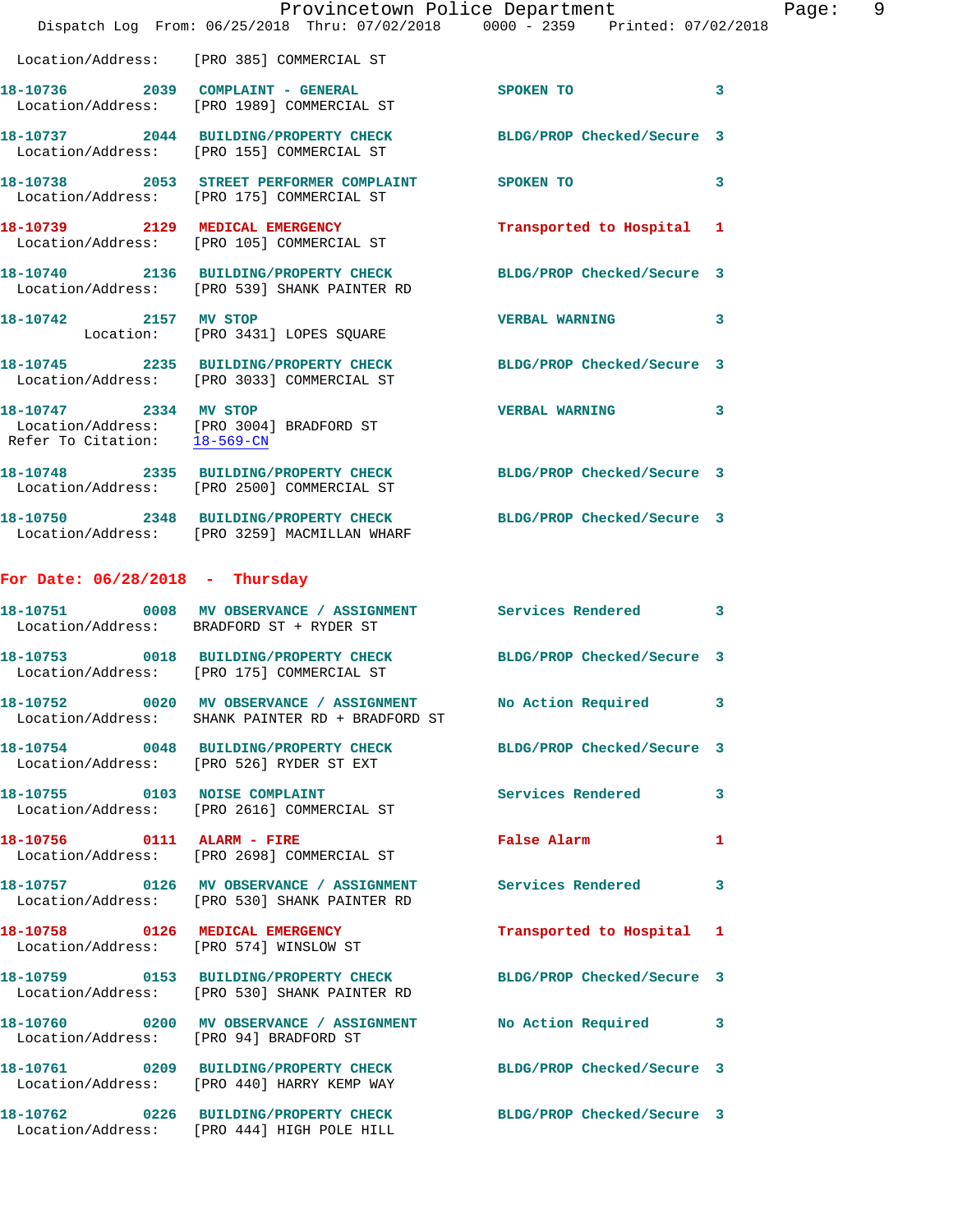|                                                          | 18-10763    0533 MV OBSERVANCE / ASSIGNMENT    Services Rendered<br>Location/Address: RACE POINT RD + SEASHORE PARK DR |                            | 3              |   |
|----------------------------------------------------------|------------------------------------------------------------------------------------------------------------------------|----------------------------|----------------|---|
| Location/Address: ROUTE 6                                | 18-10764 0558 MV OBSERVANCE / ASSIGNMENT No Action Required                                                            |                            | 3              |   |
| Location/Address: COMMERCIAL ST                          | 18-10765 0604 PARK, WALK & TALK                                                                                        | Services Rendered          | $\mathbf{2}$   |   |
|                                                          | 18-10766 0620 BUILDING/PROPERTY CHECK BLDG/PROP Checked/Secure 3<br>Location/Address: [PRO 447] JEROME SMITH RD        |                            |                |   |
| Location/Address: [PRO 2513] ROUTE 6                     | 18-10767 0631 ASSIST DEPARTMENT / MUTUAL AID Services Rendered                                                         |                            | 3              |   |
|                                                          | 18-10769 0752 PARK, WALK & TALK<br>Location/Address: [PRO 3121] COMMERCIAL ST                                          | Services Rendered          | $\overline{a}$ |   |
|                                                          | 18-10771 0854 BUILDING/PROPERTY CHECK<br>Location/Address: [PRO 2206] PILGRIMS LANDING                                 | BLDG/PROP Checked/Secure 3 |                |   |
| Location/Address: [PRO 3287] ROUTE 6                     | 18-10772 0925 SERVICE CALL - POLICE                                                                                    | <b>Services Rendered</b>   | 3              |   |
|                                                          | 18-10773 0941 BUILDING/PROPERTY CHECK Services Rendered<br>Location/Address: [PRO 2483] COMMERCIAL ST                  |                            | 3              |   |
| 18-10774 0947 SERVE WARRANT<br>Refer To Arrest: 18-94-AR | Location/Address: [PRO 537] SHANK PAINTER RD                                                                           | Arrest(s) Made             | 3              |   |
|                                                          | 18-10775 0957 BUILDING/PROPERTY CHECK BLDG/PROP Checked/Secure 3<br>Location/Address: [PRO 3259] MACMILLAN WHARF       |                            |                |   |
|                                                          | 18-10776 1003 PARK, WALK & TALK<br>Location/Address: [PRO 537] SHANK PAINTER RD                                        | Services Rendered          | $\mathbf{2}$   |   |
|                                                          | 18-10777 1014 BUILDING/PROPERTY CHECK<br>Location/Address: [PRO 105] COMMERCIAL ST                                     | BLDG/PROP Checked/Secure 3 |                |   |
| 18-10778 1014 MV COMPLAINT                               | Location/Address: [PRO 175] COMMERCIAL ST                                                                              | Services Rendered          | $\mathbf{2}$   |   |
| 18-10779 1016 SERVE WARRANT                              | Location/Address: [PRO 3465] COMMERCIAL ST                                                                             | Could Not Locate 3         |                | 1 |
|                                                          | 18-10780 1018 MEDICAL EMERGENCY<br>Location/Address: [PRO 440] HARRY KEMP WAY                                          | Transported to Hospital 1  |                |   |
| 18-10781 1050 PET PANTRY                                 | Location/Address: [PRO 3296] SHANK PAINTER RD                                                                          | Services Rendered          | 3              |   |
| 18-10783 1057 MV COMPLAINT                               | Location/Address: [PRO 2483] COMMERCIAL ST                                                                             | Referred to Other Agency 2 |                |   |
|                                                          | 18-10782 1111 BUILDING/PROPERTY CHECK<br>Location/Address: [PRO 564] BAYBERRY AVE                                      | <b>Services Rendered</b>   | 3              |   |
|                                                          | 18-10785 1112 LARCENY / FORGERY / FRAUD<br>Location/Address: [PRO 1317] COMMERCIAL ST                                  | Services Rendered          | 2              |   |
|                                                          | 18-10786 1119 ESCORT / TRANSPORT<br>Location/Address: [PRO 542] SHANK PAINTER RD<br>Refer To Arrest: $18-94-AR$        | Transferred Custody        | 3              |   |
|                                                          | 18-10787 1136 MV OBSERVANCE / ASSIGNMENT Services Rendered<br>Location/Address: [PRO 3430] COMMERCIAL ST               |                            | 3              |   |
| 18-10790 1212 MV COMPLAINT                               | Location/Address: [PRO 3738] COMMERCIAL ST                                                                             | Services Rendered          | $\mathbf{2}$   |   |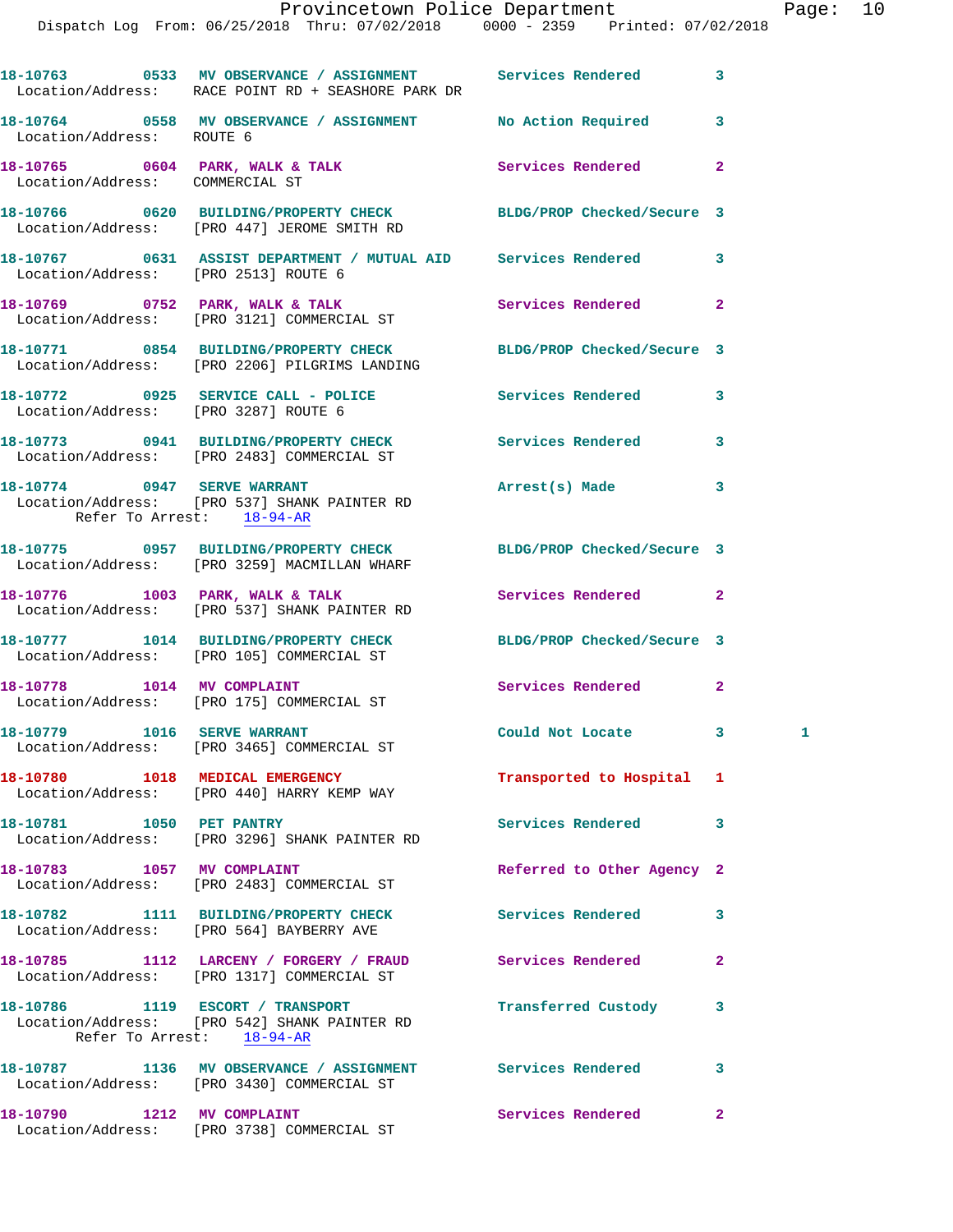|                                                                    | 18-10792 1250 ALARM - FIRE<br>Location/Address: [PRO 327] COMMERCIAL ST                                 | False Alarm                | $\mathbf{1}$            |
|--------------------------------------------------------------------|---------------------------------------------------------------------------------------------------------|----------------------------|-------------------------|
| 18-10793 1302 ALARM - FIRE                                         | Location/Address: [PRO 2207] SHANK PAINTER RD                                                           | False Alarm                | $\mathbf{1}$            |
|                                                                    | 18-10795 1318 BUILDING/PROPERTY CHECK<br>Location/Address: [PRO 2490] PROVINCELANDS RD                  | <b>Services Rendered</b>   | 3                       |
| 18-10798 1342 MV COMPLAINT                                         | Location/Address: [PRO 3456] RYDER ST EXT                                                               | Services Rendered          | $\mathbf{2}$            |
| 18-10800 1348 PRIVATE TOW                                          | Location/Address: [PRO 1841] NICKERSON ST                                                               | <b>Vehicle Towed</b>       | 3                       |
| 18-10801 1355 MV COMPLAINT                                         | Location/Address: [PRO 2539] RYDER ST EXT                                                               | Services Rendered          | $\mathbf{2}$            |
|                                                                    | 18-10802 1400 MEDICAL EMERGENCY<br>Location/Address: [PRO 4015] COMMERCIAL ST                           | Transported to Hospital 1  |                         |
| 18-10804 1414 PARK, WALK & TALK                                    | Location/Address: [PRO 488] MAYFLOWER ST                                                                | Services Rendered          | $\mathbf{2}$            |
| 18-10805 1430 MV DISABLED                                          | Location/Address: BROWNE ST + SHANK PAINTER RD                                                          | Services Rendered          | $\mathbf{2}$            |
| 18-10808 1449 MEDICAL EMERGENCY                                    | Location/Address: [PRO 440] HARRY KEMP WAY                                                              | Transported to Hospital 1  |                         |
| 18-10810 1519 MV COLLISION<br>Location/Address: ROUTE 6 + SNAIL RD |                                                                                                         | Services Rendered 1        |                         |
| Refer To Accident: 18-54-AC                                        |                                                                                                         |                            |                         |
|                                                                    | 18-10811 1522 PARKING COMPLAINT<br>Location/Address: BRADFORD ST + CENTER ST                            | <b>Services Rendered</b>   | 3                       |
|                                                                    | 18-10812 1538 PARK, WALK & TALK<br>Location/Address: [PRO 105] COMMERCIAL ST                            | Services Rendered          | $\mathbf{2}$            |
| 18-10813 1550 HAZARDS                                              | Location/Address: [PRO 114] COMMERCIAL ST                                                               | Services Rendered          | 2                       |
| 18-10814 1552 FOLLOW UP<br>Refer To Accident: 18-54-AC             | Location/Address: [PRO 542] SHANK PAINTER RD                                                            | SPOKEN TO                  | $\overline{2}$          |
| 18-10816 1610 SHOPLIFTING                                          | Location/Address: [PRO 274] COMMERCIAL ST                                                               | No Action Required         | $\overline{\mathbf{3}}$ |
| 18-10819   1630   GENERAL INFO                                     | Location/Address: [PRO 542] SHANK PAINTER RD                                                            | No Action Required         | 3                       |
| 18-10818 1717 MV COMPLAINT<br>Location/Address: ROUTE 6            |                                                                                                         | No Action Required         | $\mathbf{2}$            |
| 18-10820 1818 ANIMAL CALL                                          | Location/Address: [PRO 39] BAYBERRY AVE                                                                 | Services Rendered          | $\mathbf{2}$            |
|                                                                    | 18-10821 1836 PARKING COMPLAINT<br>Location/Address: FISHBURN CT + PEARL ST                             | Citation / Warning Issue 3 |                         |
|                                                                    | 18-10822 1916 BUILDING/PROPERTY CHECK Services Rendered<br>Location/Address: [PRO 2898] JEROME SMITH RD |                            | 3                       |
| Location/Address: [PRO 94] BRADFORD ST                             | 18-10824 2038 MV OBSERVANCE / ASSIGNMENT Services Rendered                                              |                            | 3                       |
| 18-10827 2123 MV DISABLED                                          | Location/Address: [PRO 1982] COMMERCIAL ST                                                              | Services Rendered          | $\mathbf{2}$            |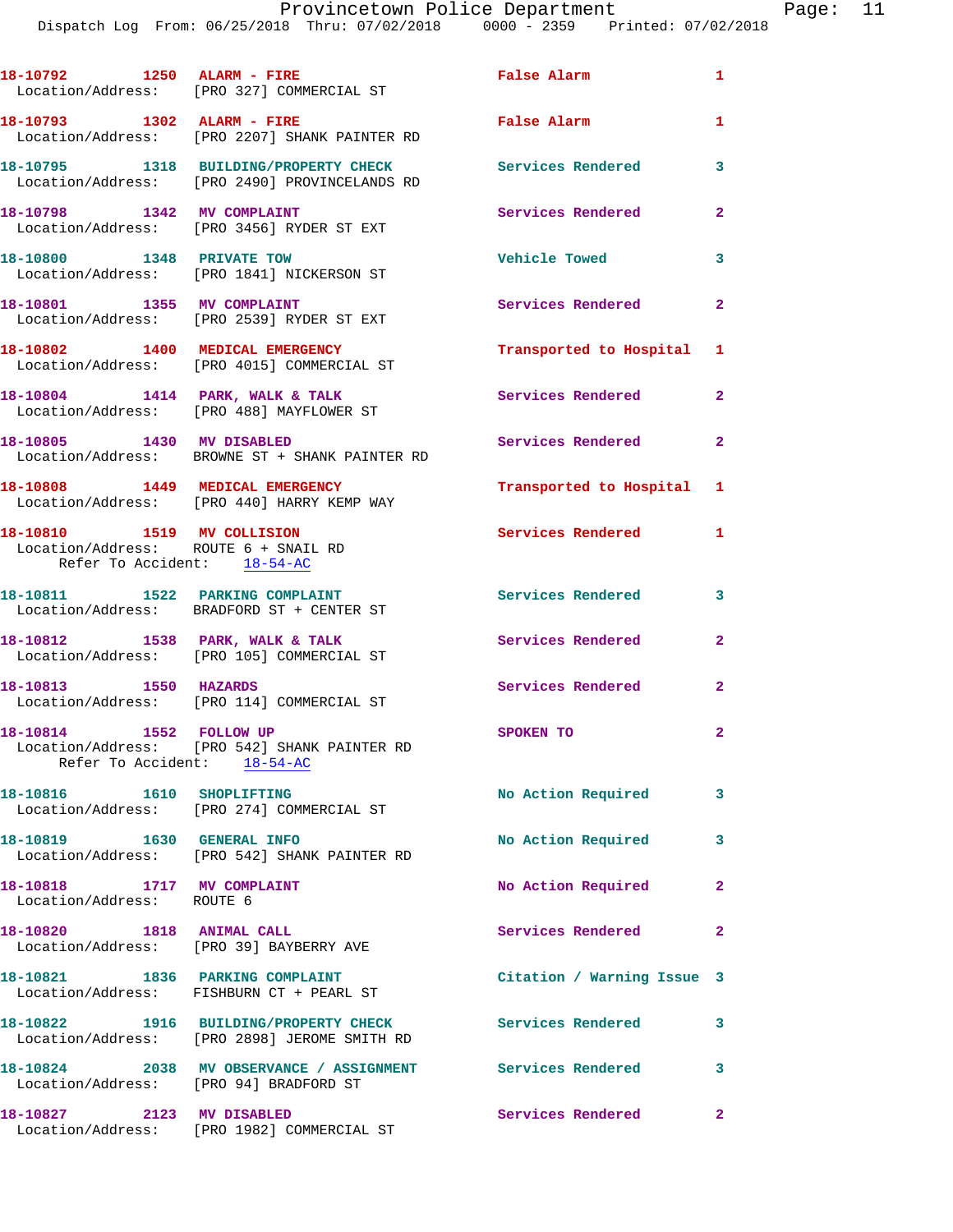|                                        | 18-10826 2126 BUILDING/PROPERTY CHECK<br>Location/Address: [PRO 3259] MACMILLAN WHARF | Services Rendered 3        |                |
|----------------------------------------|---------------------------------------------------------------------------------------|----------------------------|----------------|
|                                        | 18-10828 2151 BUILDING/PROPERTY CHECK<br>Location/Address: [PRO 3259] MACMILLAN WHARF | BLDG/PROP Checked/Secure 3 |                |
|                                        | 18-10829 2154 BUILDING/PROPERTY CHECK<br>Location/Address: [PRO 526] RYDER ST EXT     | BLDG/PROP Checked/Secure 3 |                |
|                                        | 18-10830 2157 BUILDING/PROPERTY CHECK<br>Location/Address: [PRO 4080] RYDER ST EXT    | BLDG/PROP Checked/Secure 3 |                |
|                                        | 18-10831 2202 BUILDING/PROPERTY CHECK<br>Location/Address: [PRO 385] COMMERCIAL ST    | BLDG/PROP Checked/Secure 3 |                |
|                                        | 18-10832 2203 BUILDING/PROPERTY CHECK<br>Location/Address: [PRO 433] RYDER ST EXT     | BLDG/PROP Checked/Secure 3 |                |
|                                        | 18-10833 2222 BUILDING/PROPERTY CHECK<br>Location/Address: [PRO 2483] COMMERCIAL ST   | Services Rendered 3        |                |
|                                        | 18-10834 2232 BUILDING/PROPERTY CHECK<br>Location/Address: [PRO 155] COMMERCIAL ST    | BLDG/PROP Checked/Secure 3 |                |
|                                        | 18-10835 2335 BUILDING/PROPERTY CHECK<br>Location/Address: [PRO 2500] COMMERCIAL ST   | BLDG/PROP Checked/Secure 3 |                |
| 18-10836 2347 BAR CHECK                | Location/Address: [PRO 3236] COMMERCIAL ST                                            | Services Rendered          | $\overline{2}$ |
| For Date: 06/29/2018 - Friday          |                                                                                       |                            |                |
| Location/Address: ROUTE 6 + CONWELL ST | 18-10837 0008 MV OBSERVANCE / ASSIGNMENT                                              | No Action Required 3       |                |
|                                        | 18-10838 0012 BUILDING/PROPERTY CHECK<br>Location/Address: [PRO 385] COMMERCIAL ST    | BLDG/PROP Checked/Secure 3 |                |
|                                        | 18-10839 0021 BUILDING/PROPERTY CHECK<br>Location/Address: [PRO 3259] MACMILLAN WHARF | Services Rendered 3        |                |
|                                        | 18-10840 0035 BUILDING/PROPERTY CHECK<br>Location/Address: [PRO 526] RYDER ST EXT     | BLDG/PROP Checked/Secure 3 |                |

**18-10841 0049 MV OBSERVANCE / ASSIGNMENT Services Rendered 3**  Location/Address: BRADFORD ST + RYDER ST

**18-10842 0057 MV OBSERVANCE / ASSIGNMENT No Action Required 3**  Location/Address: BRADFORD ST + HOWLAND ST

Location/Address: [PRO 197] COMMERCIAL ST

 Location/Address: BRADFORD ST Refer To Citation: 18-571-CN

**18-10844 0152 MV OBSERVANCE / ASSIGNMENT Services Rendered 3**  Location/Address: BRADFORD ST + HOWLAND ST

**18-10846 0200 MV STOP VERBAL WARNING 3**  Location/Address: [PRO 1830] BRADFORD ST Refer To Citation: 18-572-CN

 Location/Address: BRADFORD ST Refer To Citation: 18-573-CN

**18-10843 0100 BUILDING/PROPERTY CHECK BLDG/PROP Checked/Secure 3 18-10845 0150 MV STOP VERBAL WARNING 3** 

**18-10847 0208 MV STOP VERBAL WARNING 3** 

**18-10849 0224 MV STOP VERBAL WARNING 3**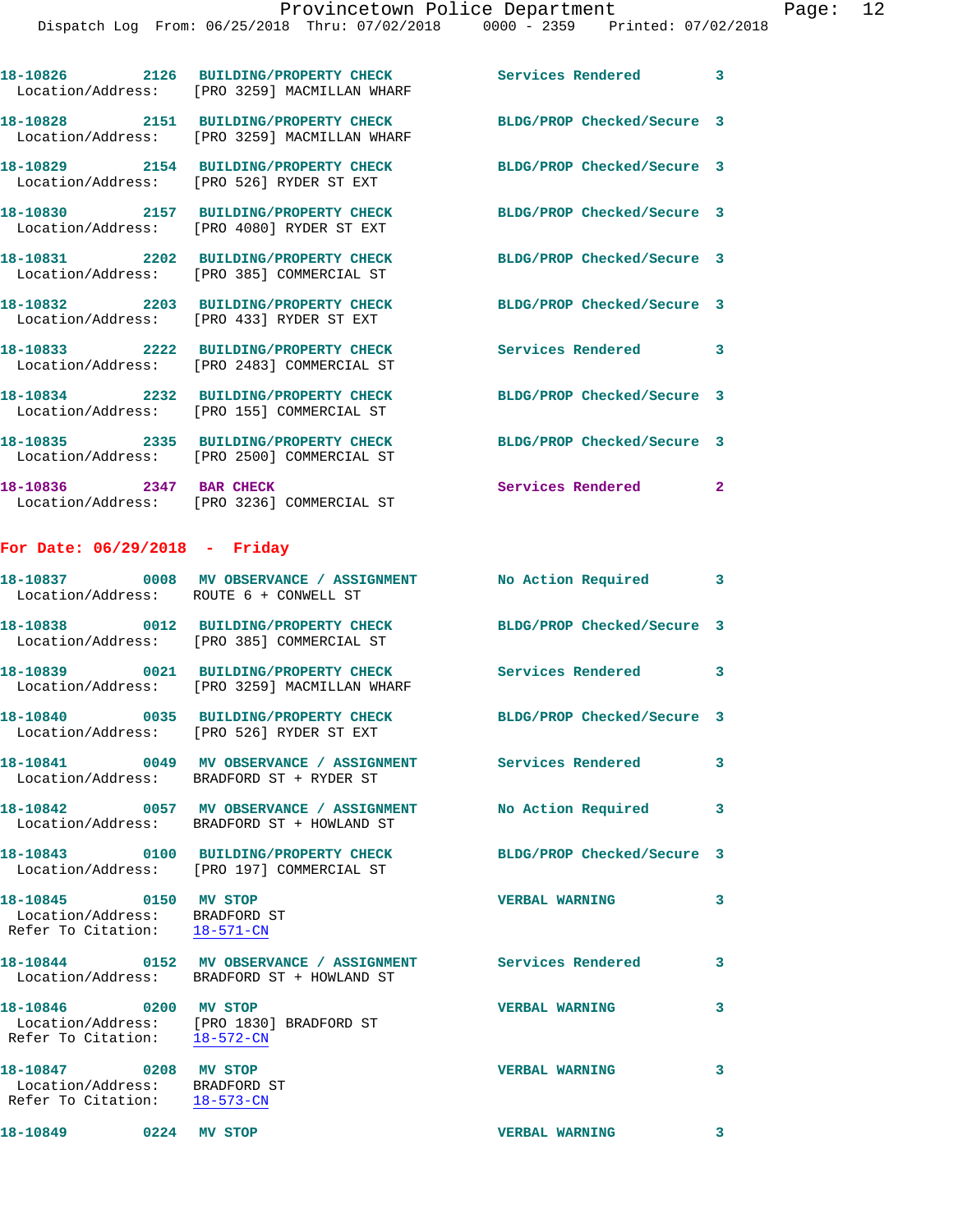Location/Address: [PRO 2513] ROUTE 6 Refer To Citation: 18-574-CN

**18-10848 0227 BUILDING/PROPERTY CHECK BLDG/PROP Checked/Secure 3**  Location/Address: [PRO 530] SHANK PAINTER RD **18-10850 0234 MV STOP VERBAL WARNING 3** 

 Refer To Citation: 18-575-CN **18-10851 0235 MEDICAL EMERGENCY Transported to Hospital 1**  Location/Address: [PRO 2513] ROUTE 6

**18-10852 0529 BUILDING/PROPERTY CHECK BLDG/PROP Checked/Secure 3**  Location/Address: [PRO 444] HIGH POLE HILL

**18-10855 0538 SUSPICIOUS ACTIVITY FOLLOW UP 2**  Location/Address: [PRO 75] CAPTAIN BERTIES WAY

**18-10853 0541 BUILDING/PROPERTY CHECK Services Rendered 3**  Location/Address: [PRO 75] CAPTAIN BERTIES WAY

Location/Address: [PRO 2513] ROUTE 6

**18-10856 0812 SERVE WARRANT Could Not Locate 3**  Location/Address: HENSCHE LN

Location/Address: [PRO 3287] ROUTE 6

Refer To Citation: 18-576-CN

Location/Address: ROUTE 6 + SNAIL RD

Location/Address: [PRO 3430] COMMERCIAL ST

Location/Address: [PRO 105] COMMERCIAL ST

**18-10854 0544 BUILDING/PROPERTY CHECK BLDG/PROP Checked/Secure 3**  Location/Address: [PRO 1778] SHANK PAINTER RD

**18-10857 0817 SERVE WARRANT Could Not Locate 3**  Location/Address: [PRO 641] COMMERCIAL ST

**18-10858 0828 BUILDING/PROPERTY CHECK BLDG/PROP Checked/Secure 3** 

**18-10859 0851 PARK, WALK & TALK Services Rendered 2**  Location/Address: [PRO 3741] COMMERCIAL ST

**18-10860 0907 MV DISABLED Services Rendered 2**  Location/Address: [PRO 3456] RYDER ST EXT

**18-10861 0917 BUILDING/PROPERTY CHECK BLDG/PROP Checked/Secure 3 1**  Location/Address: [PRO 3317] CEMETERY RD

**18-10862 0924 MV OBSERVANCE / ASSIGNMENT Services Rendered 3**  Location/Address: HIGH POLE HILL + BRADFORD ST

**18-10863 0925 BUILDING/PROPERTY CHECK Services Rendered 3**  Location/Address: [PRO 2483] COMMERCIAL ST

**18-10864 0930 BUILDING/PROPERTY CHECK Services Rendered 3**  Location/Address: [PRO 2206] PILGRIMS LANDING

**18-10865 0930 MV STOP VERBAL WARNING 3**  Location/Address: PRISCILLA ALDEN RD + BRADFORD ST

Location/Address: [PRO 105] COMMERCIAL ST

Location/Address: [PRO 3259] MACMILLAN WHARF

**18-10866 0949 TRAFFIC CONTROL Services Rendered 3** 

**18-10867 1004 MV OBSERVANCE / ASSIGNMENT Services Rendered 3** 

18-10868 1005 BIKE - ACCIDENT Services Rendered 1

18-10869 1017 PARK, WALK & TALK 3 Services Rendered 2

**18-10870 1019 BUILDING/PROPERTY CHECK BLDG/PROP Checked/Secure 3**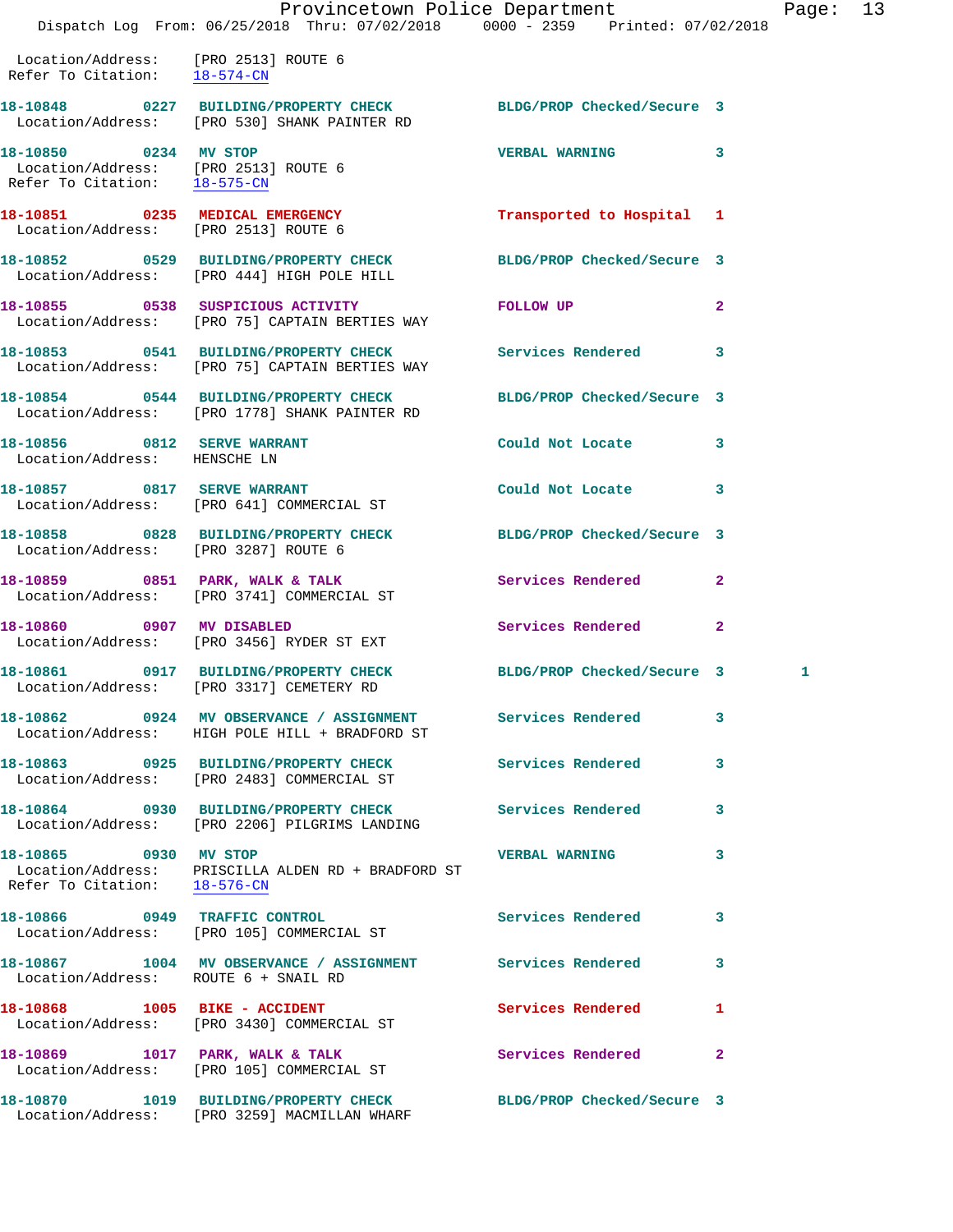|                                        | Provincetown Police Department<br>Dispatch Log From: 06/25/2018 Thru: 07/02/2018 0000 - 2359 Printed: 07/02/2018  |                           |                |
|----------------------------------------|-------------------------------------------------------------------------------------------------------------------|---------------------------|----------------|
|                                        |                                                                                                                   |                           |                |
|                                        | 18-10871 1031 MEDICAL EMERGENCY<br>Location/Address: [PRO 1466] COMMERCIAL ST                                     | Transported to Hospital 1 |                |
|                                        | 18-10872 1059 PARK, WALK & TALK 1999 2012 Services Rendered<br>Location/Address: [PRO 1633] COMMERCIAL ST         |                           | $\mathbf{2}$   |
|                                        | 18-10873 1132 MV OBSERVANCE / ASSIGNMENT Services Rendered<br>Location/Address: SHANK PAINTER RD + COURT ST       |                           | 3              |
| 18-10874 1132 BIKE - GENERAL           | Location/Address: [PRO 3296] SHANK PAINTER RD                                                                     | <b>VERBAL WARNING</b>     | $\mathbf{2}$   |
| 18-10875 1133 ANIMAL CALL              | Location/Address: [PRO 1265] COMMERCIAL ST                                                                        | <b>Services Rendered</b>  | $\overline{2}$ |
|                                        | 18-10877 1148 TRAFFIC CONTROL<br>Location/Address: [PRO 175] COMMERCIAL ST                                        | Removed Hazard            | 3              |
|                                        | 18-10880 1214 PARK, WALK & TALK<br>Location/Address: [PRO 105] COMMERCIAL ST                                      | No Action Required        | $\mathbf{2}$   |
| Refer To Accident: 18-55-AC            | 18-10881 1219 BIKE - ACCIDENT<br>Location/Address: [PRO 554] TREMONT ST                                           | Investigated              | 1              |
|                                        | 18-10882 1226 BUILDING/PROPERTY CHECK BLDG/PROP Checked/Secure 3<br>Location/Address: [PRO 105] COMMERCIAL ST     |                           |                |
|                                        | 18-10883 1255 MV COLLISION<br>Location/Address: [PRO 2818] CONWELL ST                                             | <b>Services Rendered</b>  | 1              |
|                                        | 18-10885 1351 BUILDING/PROPERTY CHECK BLDG/PROP Checked/Secure 3<br>Location/Address: [PRO 2206] PILGRIMS LANDING |                           |                |
|                                        | 18-10887 1405 MV COLLISION<br>Location/Address: [PRO 526] RYDER ST EXT                                            | Services Rendered         | 1              |
| Location/Address: [PRO 2837] CONANT ST | 18-10888 1411 HARASSMENT / THREATS                                                                                | Could Not Locate          | $\mathbf{2}$   |
|                                        | 18-10889 1414 PARK, WALK & TALK<br>Location/Address: [PRO 3277] SANDY HILL LN                                     | No Action Required        | $\mathbf{2}$   |
|                                        | 18-10890 1414 PHONE LINE PROBLEMS<br>Location/Address: [PRO 2003] FREEMAN ST                                      | Services Rendered         | 3              |
|                                        | 18-10892 1456 GENERAL INFO<br>Location/Address: [PRO 106] COMMERCIAL ST                                           | No Action Required        | 3              |
|                                        | 18-10893 1531 PARK, WALK & TALK<br>Location/Address: [PRO 105] COMMERCIAL ST                                      | No Action Required        | $\mathbf{2}$   |
|                                        | 18-10894 1601 BUILDING/PROPERTY CHECK BLDG/PROP Checked/Secure 3<br>Location/Address: [PRO 3259] MACMILLAN WHARF  |                           |                |
|                                        | 18-10895 1619 BUILDING/PROPERTY CHECK BLDG/PROP Checked/Secure 3<br>Location/Address: [PRO 526] RYDER ST EXT      |                           |                |
|                                        | 18-10897 1628 COMPLAINT - GENERAL<br>Location/Address: [PRO 3022] COMMERCIAL ST                                   | SPOKEN TO                 | 3              |
|                                        | 18-10896 1629 BUILDING/PROPERTY CHECK BLDG/PROP Checked/Secure 3<br>Location/Address: [PRO 182] COMMERCIAL ST     |                           |                |
| 18-10898 1637 ANIMAL CALL              | Location/Address: ROUTE 6 + SHANK PAINTER RD                                                                      | Removed Hazard            | 2              |
| 18-10899 1639 PARKING COMPLAINT        | Location/Address: [PRO 2512] JEROME SMITH RD                                                                      | SPOKEN TO                 | 3              |
|                                        | 18-10900 1712 STREET PERFORMER COMPLAINT SPOKEN TO                                                                |                           | 3              |

Page: 14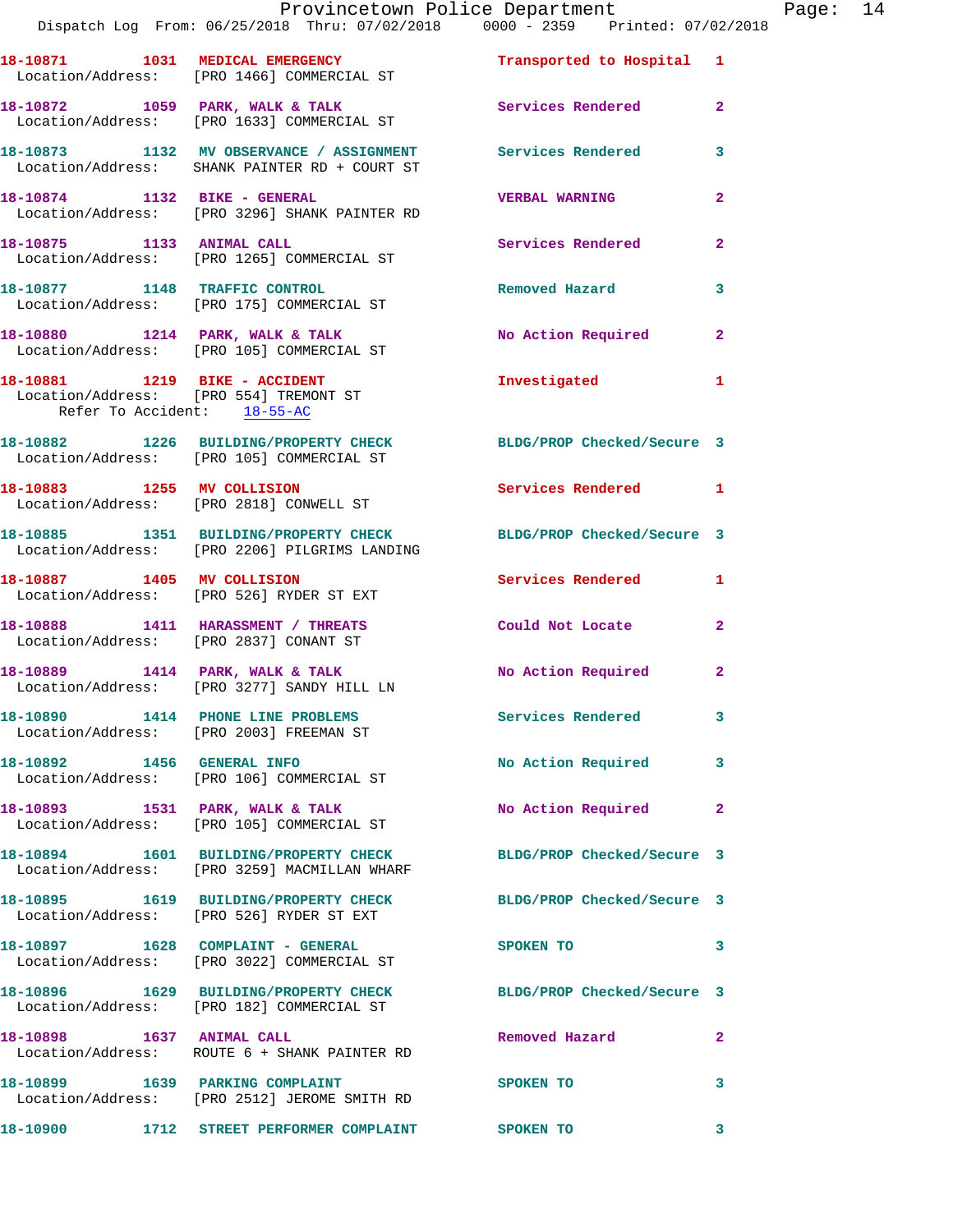|                                                                                          | Dispatch Log From: 06/25/2018 Thru: 07/02/2018 0000 - 2359 Printed: 07/02/2018                                       | Provincetown Police Department |              | Page: 15 |  |
|------------------------------------------------------------------------------------------|----------------------------------------------------------------------------------------------------------------------|--------------------------------|--------------|----------|--|
|                                                                                          | Location/Address: [PRO 175] COMMERCIAL ST                                                                            |                                |              |          |  |
|                                                                                          | 18-10901 1809 MEDICAL EMERGENCY<br>Location/Address: [PRO 1014] NELSON AVE                                           | Transported to Hospital 1      |              |          |  |
|                                                                                          | 18-10902 1812 BUILDING/PROPERTY CHECK BLDG/PROP Checked/Secure 3<br>Location/Address: [PRO 2500] COMMERCIAL ST       |                                |              |          |  |
| 18-10903 1841 MV STOP<br>Location/Address: COMMERCIAL ST<br>Refer To Citation: 18-577-CN |                                                                                                                      | VERBAL WARNING 3               |              |          |  |
|                                                                                          | 18-10904   1922   BUILDING/PROPERTY CHECK   BLDG/PROP Checked/Secure 3<br>Location/Address: [PRO 3033] COMMERCIAL ST |                                |              |          |  |
|                                                                                          | 18-10905 1927 BAR CHECK<br>Location/Address: [PRO 3837] COMMERCIAL ST                                                | Services Rendered 2            |              |          |  |
| 18-10906 1943 MV STOP                                                                    | Location/Address: [PRO 2539] RYDER ST EXT<br>Refer To Citation: R8381280                                             | Citation / Warning Issue 3     |              |          |  |
| 18-10913 2000 BIKE - GENERAL<br>Location/Address: COMMERCIAL ST                          |                                                                                                                      | Services Rendered 2            |              |          |  |
|                                                                                          | 18-10908 2020 TRAFFIC CONTROL<br>Location: [PRO 3431] LOPES SQUARE                                                   | No Action Required 3           |              |          |  |
|                                                                                          | 18-10909 2045 MEDICAL EMERGENCY<br>Location/Address: [PRO 965] KIMBERLY LN                                           | Transported to Hospital 1      |              |          |  |
|                                                                                          | 18-10911 2119 BAR CHECK<br>Location/Address: [PRO 208] COMMERCIAL ST                                                 | No Action Required 2           |              |          |  |
|                                                                                          | 18-10910 2121 MEDICAL EMERGENCY<br>Location/Address: [PRO 1604] STANDISH ST                                          | Transported to Hospital 1      |              |          |  |
|                                                                                          | 18-10912 2126 BAR CHECK<br>Location/Address: [PRO 2750] COMMERCIAL ST                                                | No Action Required 2           |              |          |  |
|                                                                                          | 18-10914 2208 BUILDING/PROPERTY CHECK<br>Location/Address: [PRO 526] RYDER ST EXT                                    | BLDG/PROP Checked/Secure 3     |              |          |  |
|                                                                                          | 18-10915 2209 BUILDING/PROPERTY CHECK BLDG/PROP Checked/Secure 3<br>Location/Address: [PRO 4080] RYDER ST EXT        |                                |              |          |  |
| 18-10917 2223 MV STOP<br>Refer To Citation: 18-578-CN                                    | Location/Address: RYDER ST + COMMERCIAL ST                                                                           | VERBAL WARNING 3               |              |          |  |
| 18-10918 2225 MV STOP                                                                    | Location/Address: [PRO 175] COMMERCIAL ST<br>Refer To Citation: $\frac{18-579-CN}{18-579-CN}$                        | <b>VERBAL WARNING</b>          | 3            |          |  |
| 18-10922 2336 BAR CHECK                                                                  | Location/Address: [PRO 399] COMMERCIAL ST                                                                            | No Action Required             | $\mathbf{2}$ |          |  |
| 18-10923 2338 MV STOP<br>Refer To Citation: 18-580-CN                                    | Location/Address: BRADFORD ST + BANGS ST                                                                             | <b>VERBAL WARNING</b>          | 3            |          |  |
|                                                                                          | 18-10924 2338 DISTURBANCE - FIGHT / ARGUMENT SPOKEN TO<br>Location/Address: [PRO 208] COMMERCIAL ST                  |                                | 1            |          |  |
|                                                                                          | 18-10925 2340 MEDICAL EMERGENCY<br>Location/Address: [PRO 4000] WEST VINE ST                                         | <b>PATIENT REFUSAL</b>         | $\mathbf{1}$ |          |  |
|                                                                                          | 18-10927 2358 MEDICAL EMERGENCY<br>Location/Address: [PRO 4106] COMMERCIAL ST                                        | <b>PATIENT REFUSAL</b>         | 1            |          |  |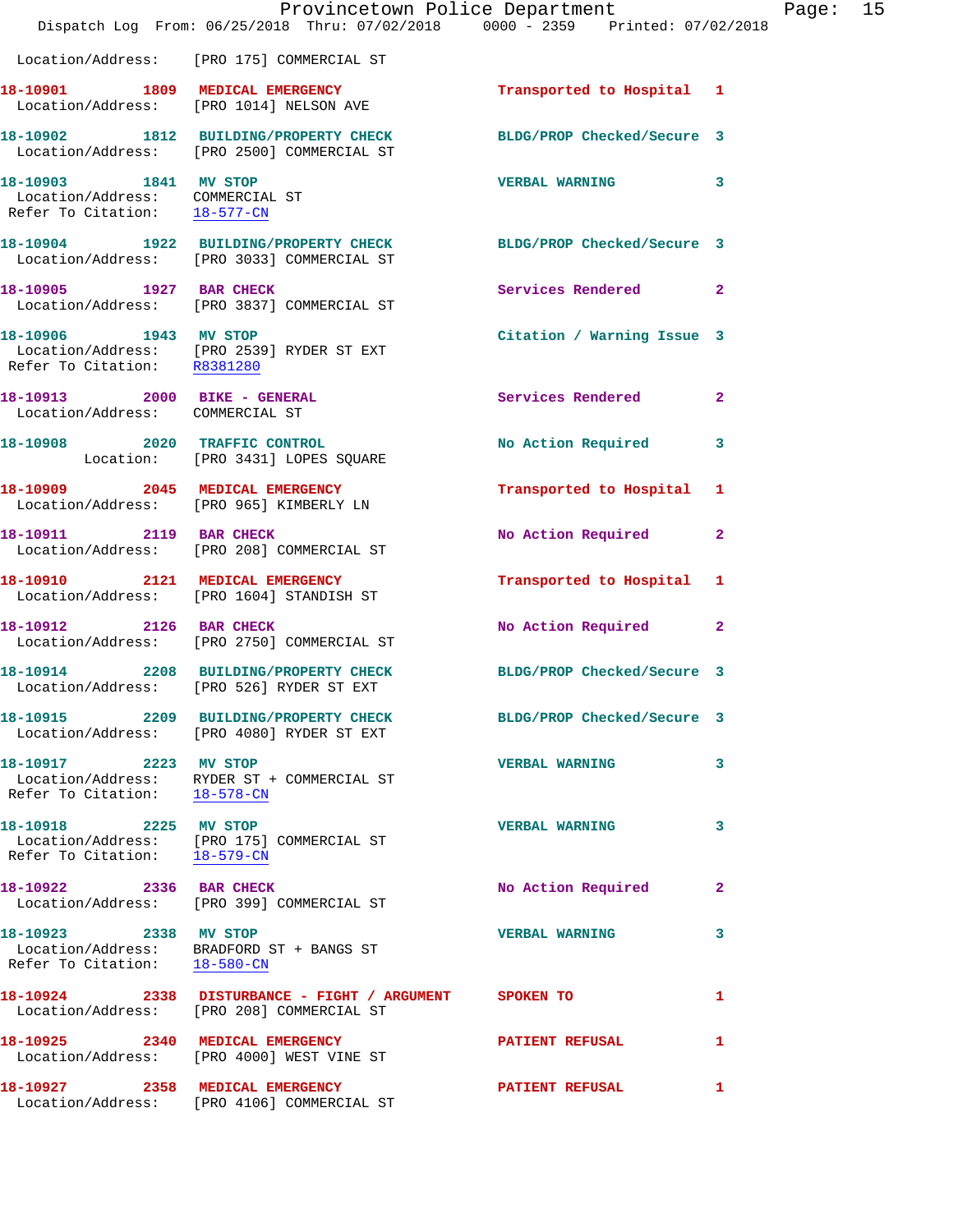|                                                                                                 | Provincetown Police Department<br>Dispatch Log From: 06/25/2018 Thru: 07/02/2018                0000 - 2359   Printed: 07/02/2018 |                            |                |
|-------------------------------------------------------------------------------------------------|-----------------------------------------------------------------------------------------------------------------------------------|----------------------------|----------------|
| For Date: $06/30/2018$ - Saturday                                                               |                                                                                                                                   |                            |                |
|                                                                                                 | 18-10928 0008 BAR CHECK<br>Location/Address: [PRO 208] COMMERCIAL ST                                                              | No Action Required         | $\mathbf{2}$   |
| 18-10929 0010 BAR CHECK                                                                         | Location/Address: [PRO 3443] COMMERCIAL ST                                                                                        | <b>No Action Required</b>  | $\mathbf{2}$   |
| Refer To Arrest: 18-95-AR                                                                       | 18-10930 0012 SERVE WARRANT<br>Location/Address: [PRO 2702] COMMERCIAL ST                                                         | Arrest(s) Made             | 3              |
|                                                                                                 | 18-10931 0024 BAR CHECK<br>Location/Address: [PRO 3276] COMMERCIAL ST                                                             | No Action Required         | $\mathbf{2}$   |
| 18-10932 0026 BAR CHECK                                                                         | Location/Address: [PRO 484] MASONIC PL                                                                                            | <b>No Action Required</b>  | $\overline{a}$ |
|                                                                                                 | 18-10934 0048 BAR CHECK<br>Location/Address: [PRO 3392] COMMERCIAL ST                                                             | No Action Required         | $\mathbf{2}$   |
|                                                                                                 | 18-10933 0054 MV OBSERVANCE / ASSIGNMENT No Action Required<br>Location/Address: BRADFORD ST + HOWLAND ST                         |                            | 3              |
|                                                                                                 | 18-10935 0054 BUILDING/PROPERTY CHECK<br>Location/Address: [PRO 433] RYDER ST EXT                                                 | BLDG/PROP Checked/Secure 3 |                |
| 18-10936 0057 BAR CHECK                                                                         | Location/Address: [PRO 272] COMMERCIAL ST                                                                                         | No Action Required         | $\mathbf{2}$   |
|                                                                                                 | 18-10937 0131 PROPERTY DAMAGE<br>Location/Address: [PRO 2571] COMMERCIAL ST                                                       | SPOKEN TO                  | 3              |
|                                                                                                 | 18-10938 0142 MV OBSERVANCE / ASSIGNMENT Services Rendered<br>Location/Address: BRADFORD ST + RYDER ST                            |                            | 3              |
| 18-10939 0148 MV STOP<br>Refer To Citation: 18-581-CN                                           | Location/Address: [PRO 2277] BRADFORD ST                                                                                          | <b>VERBAL WARNING</b>      | 3              |
| Refer To Citation: 18-582-CN                                                                    | 18-10940 0158 MV STOP<br>Location/Address: BRADFORD ST + CARVER ST                                                                | <b>VERBAL WARNING</b>      | 3              |
|                                                                                                 | 18-10941 0213 BUILDING/PROPERTY CHECK<br>Location/Address: [PRO 1638] COMMERCIAL ST                                               | BLDG/PROP Checked/Secure 3 |                |
|                                                                                                 | 18-10943 0224 MV OBSERVANCE / ASSIGNMENT<br>Location/Address: BRADFORD ST + HOWLAND ST                                            | Services Rendered          | 3              |
| 18-10945 0226 MV STOP<br>Refer To Citation: 18-583-CN                                           | Location/Address: [PRO 58] BRADFORD ST                                                                                            | <b>VERBAL WARNING</b>      | 3              |
|                                                                                                 | 18-10942 0227 BUILDING/PROPERTY CHECK<br>Location/Address: [PRO 3259] MACMILLAN WHARF                                             | <b>Services Rendered</b>   | 3              |
| Location/Address: [PRO 1780] JOHNSON ST                                                         | 18-10944 0231 BUILDING/PROPERTY CHECK                                                                                             | BLDG/PROP Checked/Secure 3 |                |
| 18-10946 0246 MV STOP<br>Location/Address: [PRO 57] BRADFORD ST<br>Refer To Citation: 18-584-CN |                                                                                                                                   | <b>VERBAL WARNING</b>      | 3              |
| 18-10947 0303 MV STOP<br>Location/Address: SNAIL RD                                             | Refer To Arrest: 18-96-AR                                                                                                         | Arrest(s) Made             | 3              |
| 18-10948 0324 MEDICAL EMERGENCY<br>Location/Address: SHIPS WAY RD                               |                                                                                                                                   | Transported to Hospital 1  |                |

Page: 16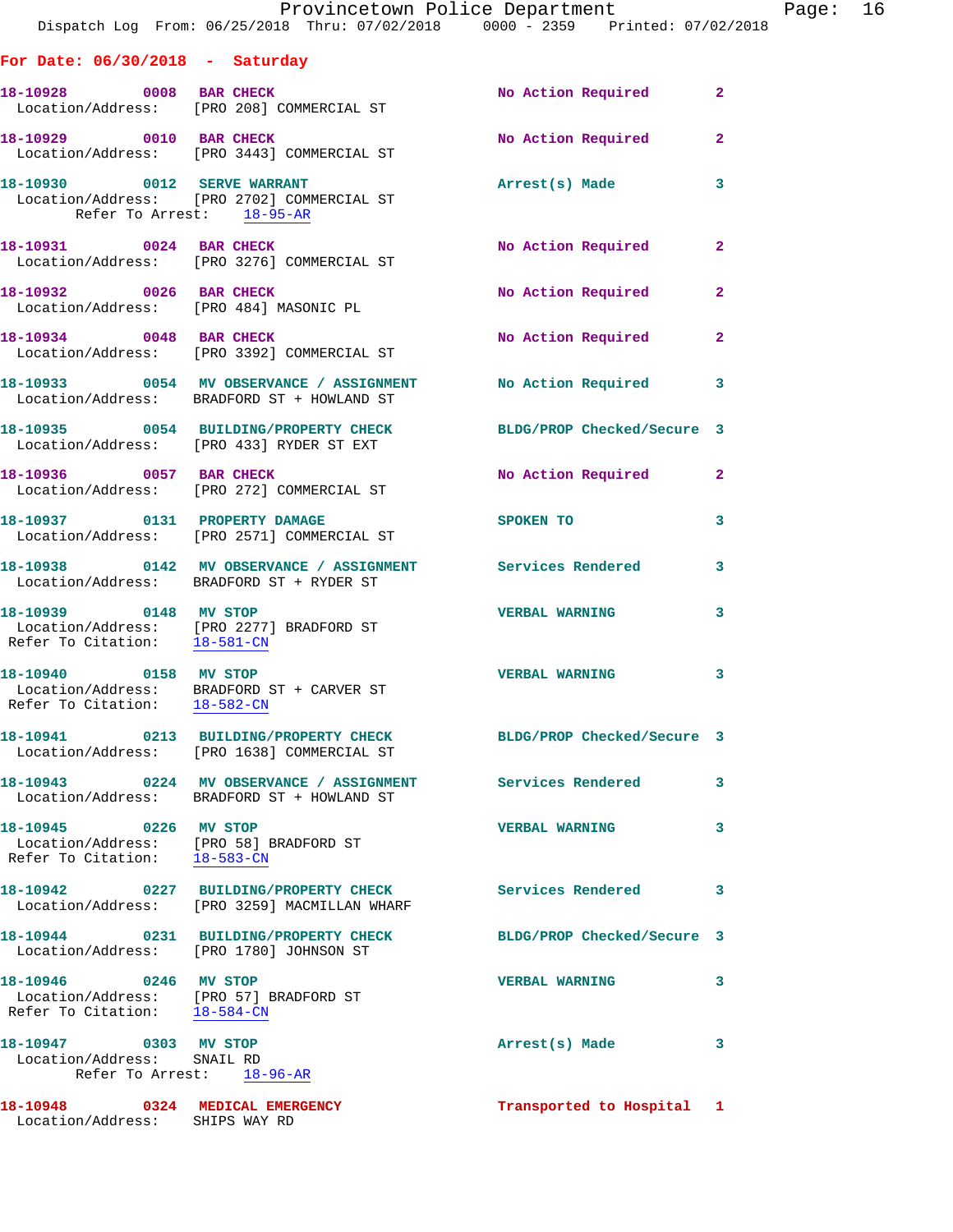|                                      | Dispatch Log From: 06/25/2018 Thru: 07/02/2018 0000 - 2359 Printed: 07/02/2018                                     | Provincetown Police Department Page: 17 |              |  |
|--------------------------------------|--------------------------------------------------------------------------------------------------------------------|-----------------------------------------|--------------|--|
|                                      | 18-10949 0400 MV OBSERVANCE / ASSIGNMENT Services Rendered 3<br>Location/Address: [PRO 379] COMMERCIAL ST          |                                         |              |  |
|                                      | 18-10951 0433 MEDICAL EMERGENCY Transported to Hospital 1<br>Location/Address: [PRO 1892] SHANK PAINTER RD         |                                         |              |  |
|                                      | 18-10952 0458 BUILDING/PROPERTY CHECK BLDG/PROP Checked/Secure 3<br>Location/Address: [PRO 1886] BRADFORD ST       |                                         |              |  |
|                                      | 18-10953   0510   BUILDING/PROPERTY CHECK   Services Rendered   3<br>Location/Address: [PRO 2206] PILGRIMS LANDING |                                         |              |  |
|                                      | 18-10954 0535 MV OBSERVANCE / ASSIGNMENT Services Rendered<br>Location/Address: RACE POINT RD + SEASHORE PARK DR   |                                         | $\mathbf{3}$ |  |
|                                      | 18-10955 0615 BUILDING/PROPERTY CHECK BLDG/PROP Checked/Secure 3<br>Location/Address: [PRO 444] HIGH POLE HILL     |                                         |              |  |
|                                      | 18-10956 0752 PARK, WALK & TALK 1988 Services Rendered 2<br>Location/Address: [PRO 2499] RACE POINT RD             |                                         |              |  |
|                                      | 18-10958 0753 PARKING COMPLAINT<br>Location/Address: [PRO 3456] RYDER ST EXT                                       | Citation / Warning Issue 3              |              |  |
| Location/Address: [PRO 3287] ROUTE 6 | 18-10959 0806 BUILDING/PROPERTY CHECK BLDG/PROP Checked/Secure 3                                                   |                                         |              |  |
| Location/Address: [PRO 2521] ROUTE 6 | 18-10960 0818 MV OBSERVANCE / ASSIGNMENT Services Rendered                                                         |                                         | 3            |  |
| 18-10961 0820 MV STOP                | Location/Address: [PRO 521] ROUTE 6<br>Refer To Citation: 18-585-CN                                                | <b>VERBAL WARNING</b>                   | 3            |  |
| Location/Address: [PRO 2521] ROUTE 6 | 18-10962 0837 MV OBSERVANCE / ASSIGNMENT Services Rendered                                                         |                                         | 3            |  |
|                                      |                                                                                                                    | Services Rendered                       | 3            |  |
|                                      | 18-10964 0906 BUILDING/PROPERTY CHECK Services Rendered<br>Location/Address: [PRO 2483] COMMERCIAL ST              |                                         | 3            |  |
|                                      | 18-10966 0914 COMPLAINT - GENERAL Services Rendered 3<br>Location/Address: [PRO 3259] MACMILLAN WHARF              |                                         |              |  |
|                                      | 18-10967 0924 LOST PROPERTY<br>Location/Address: [PRO 1953] COMMERCIAL ST                                          | <b>Services Rendered</b>                | 3            |  |
|                                      | 18-10968 0935 BUILDING/PROPERTY CHECK Services Rendered 3<br>Location/Address: [PRO 2898] JEROME SMITH RD          |                                         |              |  |
|                                      | 18-10969 0935 PARK, WALK & TALK Services Rendered<br>Location/Address: [PRO 105] COMMERCIAL ST                     |                                         | $\mathbf{2}$ |  |
| Location/Address: [TRU 310] ROUTE 6  | 18-10970 0935 ASSIST DEPARTMENT / MUTUAL AID Services Rendered                                                     |                                         | 3            |  |
|                                      | 18-10971 1002 SERVICE CALL - POLICE<br>Location/Address: [PRO 2645] SHANK PAINTER RD                               | SPOKEN TO                               | 3            |  |
| 18-10973 1013 MV COMPLAINT           | Location/Address: [PRO 3431] COMMERCIAL ST                                                                         | SPOKEN TO                               | $\mathbf{2}$ |  |
|                                      | 18-10972 1015 BUILDING/PROPERTY CHECK Services Rendered<br>Location/Address: [PRO 2483] COMMERCIAL ST              |                                         | 3            |  |
|                                      | Location/Address: RACE POINT RD + SEASHORE PARK DR                                                                 |                                         | 3            |  |
|                                      |                                                                                                                    |                                         |              |  |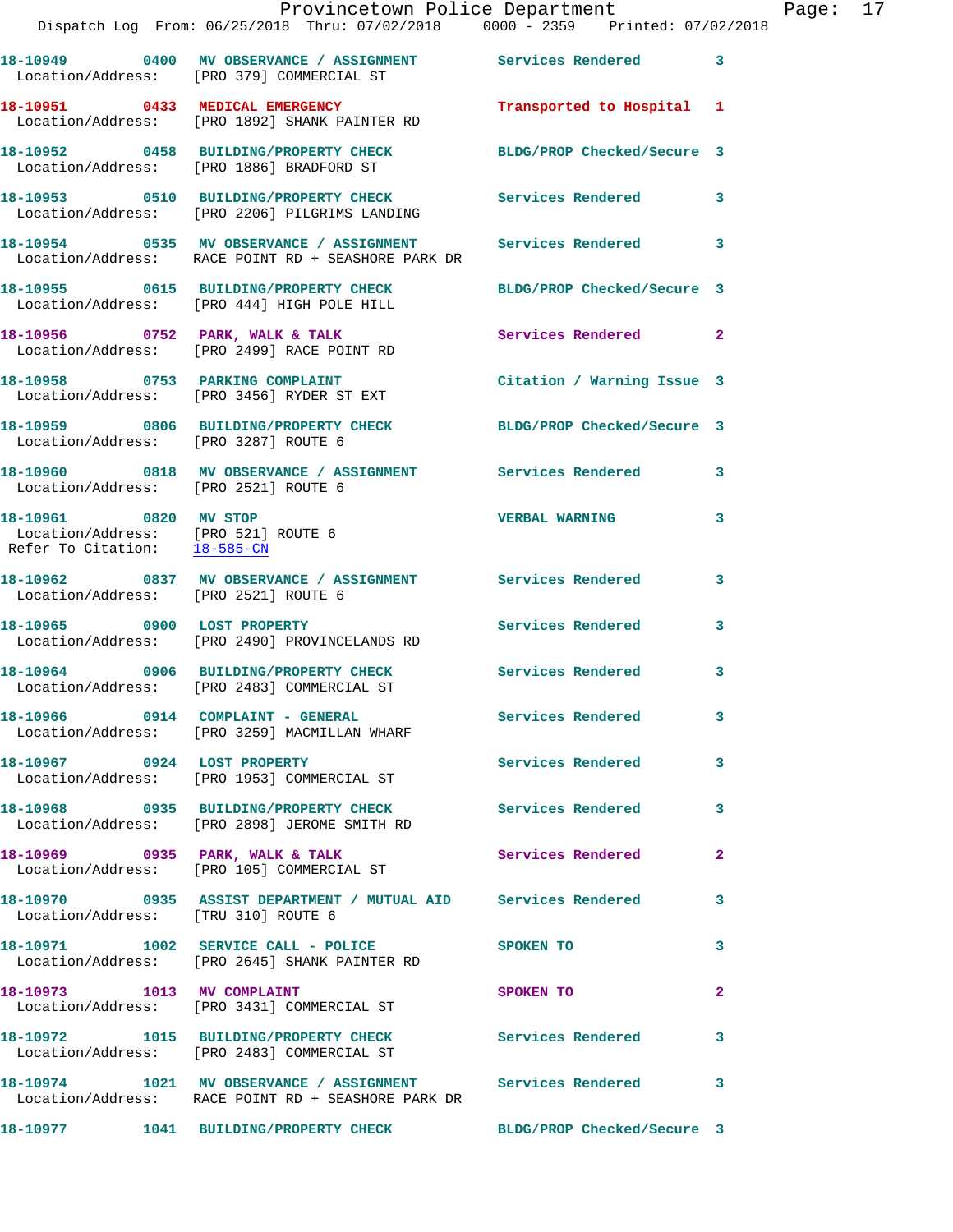|                                                                  | Dispatch Log From: 06/25/2018 Thru: 07/02/2018 0000 - 2359 Printed: 07/02/2018                                 | Provincetown Police Department |                | Page: 18 |  |
|------------------------------------------------------------------|----------------------------------------------------------------------------------------------------------------|--------------------------------|----------------|----------|--|
|                                                                  | Location/Address: [PRO 3259] MACMILLAN WHARF                                                                   |                                |                |          |  |
|                                                                  | 18-10976 1049 MV OBSERVANCE / ASSIGNMENT Services Rendered 3<br>Location/Address: SHANK PAINTER RD + BROWNE ST |                                |                |          |  |
|                                                                  | 18-10978 1051 PARK, WALK & TALK<br>Location/Address: [PRO 2543] MACMILLAN WHARF                                | No Action Required             | $\overline{2}$ |          |  |
| Location/Address: COMMERCIAL ST                                  | 18-10979 1054 ANNOYING PHONE CALLS                                                                             | <b>Services Rendered</b>       | $\mathbf{3}$   |          |  |
|                                                                  | 18-10980 1057 MEDICAL EMERGENCY<br>Location/Address: [PRO 440] HARRY KEMP WAY                                  | Transported to Hospital 1      |                |          |  |
|                                                                  | 18-10981 1104 PARKING COMPLAINT<br>Location/Address: [PRO 2174] COMMERCIAL ST                                  | Services Rendered 3            |                |          |  |
|                                                                  | 18-10982 1110 MEDICAL EMERGENCY<br>Location/Address: [PRO 440] HARRY KEMP WAY                                  | Transported to Hospital 1      |                |          |  |
|                                                                  | 18-10984 1120 PARKING COMPLAINT<br>Location/Address: BREWSTER ST + PEARL ST                                    | <b>Unfounded</b>               | $\mathbf{3}$   |          |  |
|                                                                  | 18-10985 1120 LOST PROPERTY<br>Location/Address: WINTHROP ST + COMMERCIAL ST                                   | Services Rendered 3            |                |          |  |
|                                                                  | 18-10987 1145 BUILDING/PROPERTY CHECK BLDG/PROP Checked/Secure 3<br>Location/Address: [PRO 1952] COMMERCIAL ST |                                |                |          |  |
|                                                                  | 18-10988 1152 PARKING COMPLAINT<br>Location/Address: [PRO 3404] BRADFORD ST                                    | GONE ON ARRIVAL 3              |                |          |  |
|                                                                  | 18-10989 1204 BUILDING/PROPERTY CHECK BLDG/PROP Checked/Secure 3<br>Location/Address: [PRO 182] COMMERCIAL ST  |                                |                |          |  |
|                                                                  | 18-10991 1216 MV OBSERVANCE / ASSIGNMENT Services Rendered 3<br>Location/Address: [PRO 3430] COMMERCIAL ST     |                                |                |          |  |
| 18-10994 1227 TRESPASS                                           | Location/Address: [PRO 2132] COMMERCIAL ST                                                                     | SPOKEN TO                      | $\mathbf{2}$   |          |  |
| 18-10995 1300 HAZARDS                                            | Location/Address: [PRO 542] SHANK PAINTER RD                                                                   | Removed Hazard                 | $\mathbf{2}$   |          |  |
|                                                                  | 18-10997 1324 ASSIST CITIZEN<br>Location/Address: [PRO 2575] CONWELL ST                                        | Services Rendered 3            |                |          |  |
|                                                                  | 18-10998 1338 SERVICE CALL - POLICE<br>Location/Address: [PRO 3296] SHANK PAINTER RD                           | No Action Required 3           |                |          |  |
| 18-11001 1357 FIRE - OTHER                                       | Location/Address: [PRO 2704] COMMERCIAL ST                                                                     | Extinguished                   | 1              |          |  |
|                                                                  | 18-11000 1404 BUILDING/PROPERTY CHECK<br>Location/Address: [PRO 2483] COMMERCIAL ST                            | BLDG/PROP Checked/Secure 3     |                |          |  |
|                                                                  | 18-11003 1425 MV OBSERVANCE / ASSIGNMENT Services Rendered 3<br>Location/Address: SHANK PAINTER RD + COURT ST  |                                |                |          |  |
| 18-11005 1430 TRAFFIC CONTROL<br>Location/Address: COMMERCIAL ST |                                                                                                                | SPOKEN TO                      | 3              |          |  |
|                                                                  | 18-11007 1454 FOLLOW UP<br>Location/Address: [PRO 542] SHANK PAINTER RD                                        | SPOKEN TO                      | $\mathbf{2}$   |          |  |
|                                                                  | 18-11008 1503 COMPLAINT - GENERAL<br>Location/Address: GOSNOLD ST + COMMERCIAL ST                              | SPOKEN TO                      | 3              |          |  |
|                                                                  | 18-11009 1514 BUILDING/PROPERTY CHECK<br>Location/Address: [PRO 3259] MACMILLAN WHARF                          | BLDG/PROP Checked/Secure 3     |                |          |  |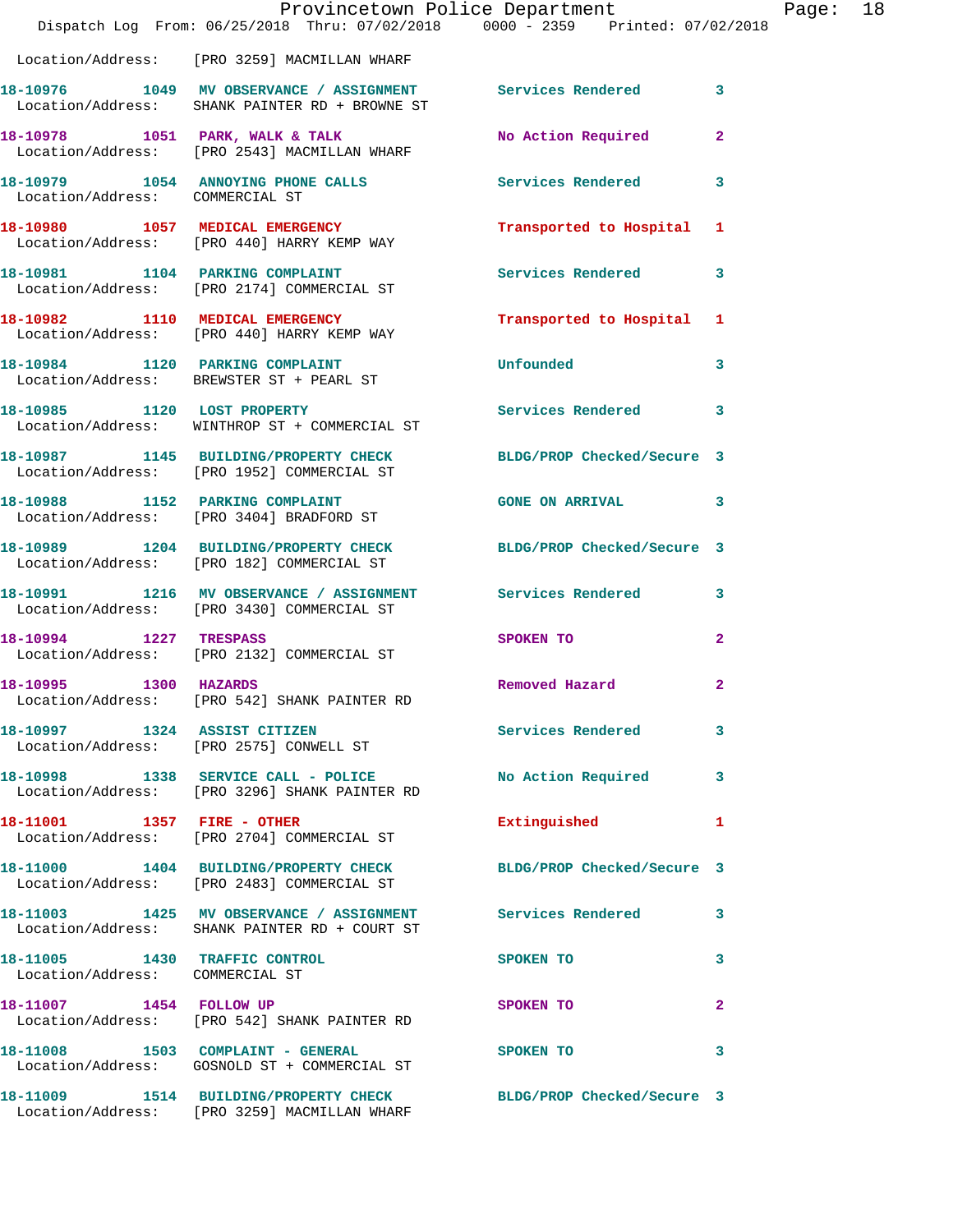|                                                                                                 | Provincetown Police Department Page: 19<br>Dispatch Log From: 06/25/2018 Thru: 07/02/2018 0000 - 2359 Printed: 07/02/2018 |                           |                |   |  |
|-------------------------------------------------------------------------------------------------|---------------------------------------------------------------------------------------------------------------------------|---------------------------|----------------|---|--|
|                                                                                                 |                                                                                                                           |                           |                |   |  |
|                                                                                                 | 18-11010 1519 MEDICAL EMERGENCY Transported to Hospital 1<br>Location/Address: PROVINCELANDS RD + RACE POINT RD           |                           |                |   |  |
|                                                                                                 | 18-11011 1555 FOLLOW UP<br>Location/Address: COMMERCIAL ST                                                                | Services Rendered 2       |                |   |  |
|                                                                                                 | 18-11013 1600 BUILDING/PROPERTY CHECK BLDG/PROP Checked/Secure 3<br>Location/Address: [PRO 105] COMMERCIAL ST             |                           |                |   |  |
|                                                                                                 | 18-11012 1607 PARK, WALK & TALK 1998 Services Rendered 2<br>Location/Address: [PRO 105] COMMERCIAL ST                     |                           |                |   |  |
|                                                                                                 | 18-11014 1716 MV STOP<br>Location/Address: BRADFORD ST + LAW ST<br>Refer To Citation: <u>18-587-CN</u>                    | VERBAL WARNING 3          |                |   |  |
| Location/Address: [PRO 2521] ROUTE 6                                                            | 18-11015 1729 MV OBSERVANCE / ASSIGNMENT Services Rendered 3                                                              |                           |                |   |  |
|                                                                                                 | 18-11016 1733 MV COMPLAINT<br>Location/Address: COURT ST + COMMERCIAL ST                                                  | Services Rendered         | $\overline{2}$ |   |  |
|                                                                                                 | 18-11017 1744 TRAFFIC CONTROL<br>Location/Address: CENTRAL ST + COMMERCIAL ST                                             | Services Rendered 3       |                |   |  |
|                                                                                                 | 18-11018 1748 COMPLAINT - GENERAL Services Rendered 3<br>Location/Address: [PRO 129] COMMERCIAL ST                        |                           |                |   |  |
|                                                                                                 | 18-11019 1819 FOLLOW UP<br>Location/Address: [PRO 2132] COMMERCIAL ST                                                     | Could Not Locate          | $\mathbf{2}$   |   |  |
| 18-11020 1821 ANIMAL CALL                                                                       | Location/Address: [PRO 3296] SHANK PAINTER RD                                                                             | <b>GONE ON ARRIVAL</b>    | $\mathbf{2}$   |   |  |
|                                                                                                 | 18-11023 1902 DISTURBANCE - FIGHT / ARGUMENT SPOKEN TO<br>Location/Address: [PRO 1992] COMMERCIAL ST                      |                           | 1              |   |  |
| 18-11024 1941 ANIMAL CALL                                                                       | Location/Address: TREMONT ST + MECHANIC ST                                                                                | Could Not Locate          | $\mathbf{2}$   |   |  |
|                                                                                                 | 18-11025 1953 PARK, WALK & TALK 1988 Services Rendered 2<br>Location: [PRO 3431] LOPES SQUARE                             |                           |                |   |  |
| 18-11026 2003 MV STOP<br>Refer To Citation: 18-588-CN                                           | Location/Address: [PRO 3442] COMMERCIAL ST                                                                                | <b>VERBAL WARNING</b>     | 3              |   |  |
|                                                                                                 | 18-11028 2014 LOST TAN BAG<br>Location/Address: [PRO 595] BRADFORD ST                                                     | <b>Services Rendered</b>  | 3              |   |  |
|                                                                                                 | 18-11029 2035 MV OBSERVANCE / ASSIGNMENT<br>Location/Address: HOWLAND ST + BRADFORD ST                                    | Services Rendered         | 3              |   |  |
| 18-11030 2040 MV STOP<br>Refer To Citation: 18-589-CN                                           | Location/Address: ALLERTON ST + BRADFORD ST                                                                               | <b>VERBAL WARNING</b>     | 3              |   |  |
| 18-11031 2047 MV STOP<br>Refer To Citation: 18-590-CN                                           | Location/Address: [PRO 58] BRADFORD ST                                                                                    | <b>VERBAL WARNING</b>     | 3              |   |  |
|                                                                                                 | 18-11032 2048 NOISE COMPLAINT<br>Location/Address: [PRO 106] COMMERCIAL ST                                                | Services Rendered 3       |                | 1 |  |
| 18-11033 2100 MV STOP<br>Location/Address: [PRO 58] BRADFORD ST<br>Refer To Citation: 18-591-CN |                                                                                                                           | <b>VERBAL WARNING</b>     | 3              |   |  |
|                                                                                                 | 18-11034 2125 MEDICAL EMERGENCY<br>Location/Address: [PRO 312] COMMERCIAL ST                                              | Transported to Hospital 1 |                |   |  |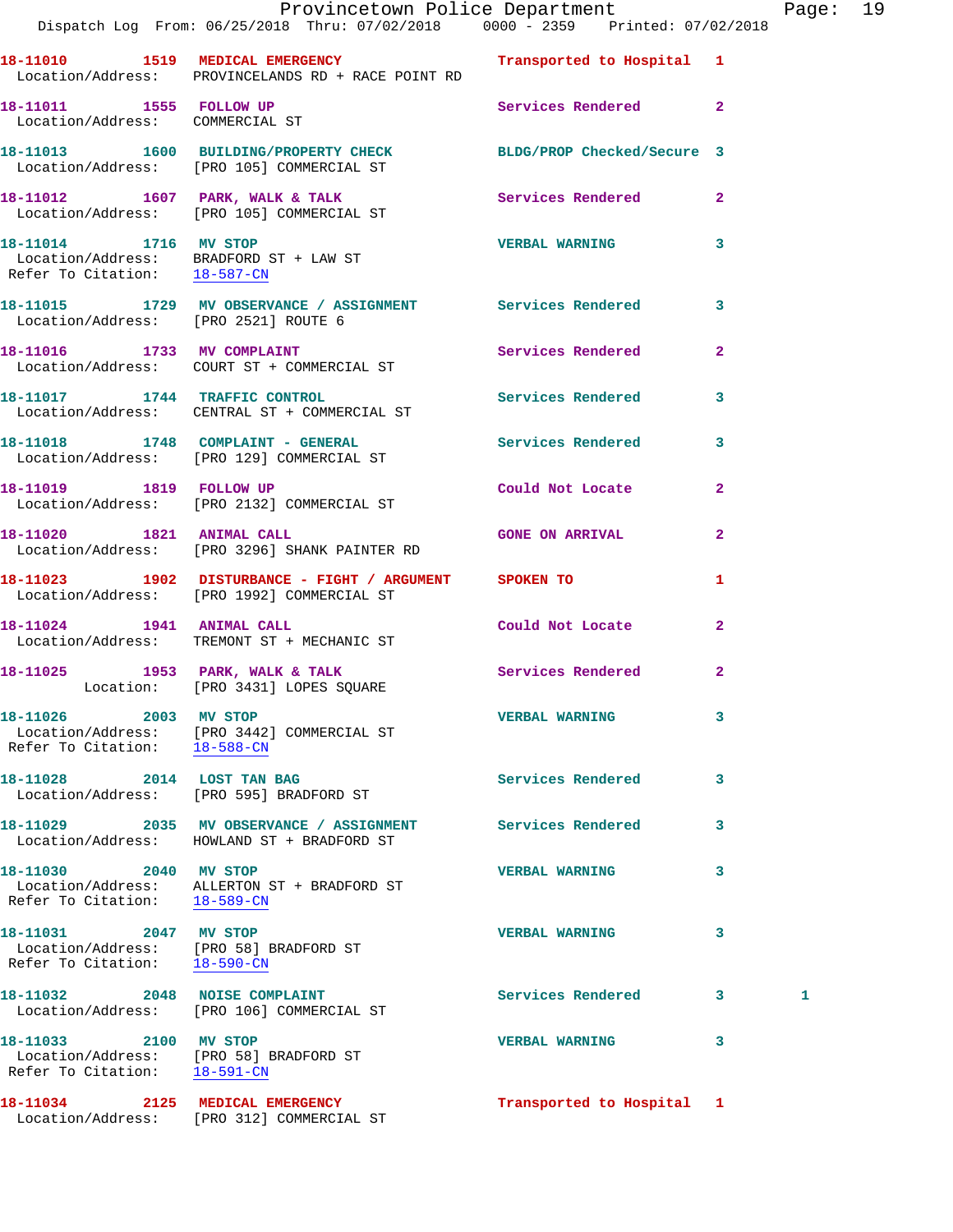|                       | Provincetown Police Department                                                                                |                           |                |
|-----------------------|---------------------------------------------------------------------------------------------------------------|---------------------------|----------------|
|                       | Dispatch Log From: 06/25/2018 Thru: 07/02/2018 0000 - 2359 Printed: 07/02/2018                                |                           |                |
|                       | 18-11035 2133 NOISE COMPLAINT<br>Location/Address: COMMERCIAL ST + CENTRAL ST                                 | Unfounded                 | 3              |
|                       | 18-11036 2153 BIKE - GENERAL<br>Location/Address: [PRO 290] COMMERCIAL ST                                     | <b>VERBAL WARNING</b>     | $\overline{a}$ |
|                       | 18-11037 2158 BUILDING/PROPERTY CHECK BLDG/PROP Checked/Secure 3<br>Location/Address: [PRO 175] COMMERCIAL ST |                           |                |
|                       | 18-11038 2159 STREET PERFORMER COMPLAINT SPOKEN TO<br>Location/Address: [PRO 175] COMMERCIAL ST               |                           | 3              |
| 18-11039 2203 ASSAULT | Location/Address: [PRO 1720] COMMERCIAL ST                                                                    | Services Rendered         | $\mathbf{1}$   |
|                       | 18-11041 2250 MEDICAL EMERGENCY<br>Location/Address: [PRO 530] SHANK PAINTER RD                               | Transported to Hospital 1 |                |
|                       | 18-11042 2312 MEDICAL EMERGENCY<br>Location/Address: COMMERCIAL ST + CARVER ST                                | <b>PATIENT REFUSAL</b>    | 1              |
|                       | 18-11043 2313 MV COMPLAINT<br>Location/Address: [PRO 2483] COMMERCIAL ST                                      | Could Not Locate          | $\overline{2}$ |
|                       |                                                                                                               |                           |                |

**18-11044 2324 PARK, WALK & TALK Services Rendered 2**  Location/Address: [PRO 105] COMMERCIAL ST **18-11045 2336 BAR CHECK Services Rendered 2**  Location/Address: [PRO 484] MASONIC PL

**18-11046 2341 MEDICAL EMERGENCY Transported to Hospital 1**  Location/Address: [PRO 542] SHANK PAINTER RD Refer To  $P/C$ :  $\frac{18-97-AR}{2}$ 

## **For Date: 07/01/2018 - Sunday**

|                                                              | 18-11049 0017 SERVICE CALL - POLICE<br>Location/Address: [PRO 3670] SHANK PAINTER RD   | SPOKEN TO                 | $\mathbf{3}$            |
|--------------------------------------------------------------|----------------------------------------------------------------------------------------|---------------------------|-------------------------|
| 18-11050 0018 NOISE COMPLAINT<br>Location/Address: BROWNE ST |                                                                                        | SPOKEN TO                 | $\overline{\mathbf{3}}$ |
| 18-11051 0021 MV STOP                                        | Location/Address: BRADFORD ST + COURT ST<br>Refer To Citation: $\frac{18-592-CN}{\pi}$ | <b>VERBAL WARNING</b>     | $\overline{\mathbf{3}}$ |
|                                                              | 18-11052 0041 PARK, WALK & TALK<br>Location/Address: [PRO 3870] COMMERCIAL ST          | <b>Services Rendered</b>  | $\overline{2}$          |
|                                                              | Location/Address: BRADFORD ST + STANDISH ST                                            |                           | $\mathbf{3}$            |
| 18-11054 0045 MV STOP                                        | Location/Address: [PRO 3004] BRADFORD ST<br>Refer To Citation: 18-593-CN               | <b>VERBAL WARNING</b>     | $\mathbf{3}$            |
| 18-11055 0059 NOISE COMPLAINT<br>Location/Address: BROWNE ST |                                                                                        | Services Rendered         | $\overline{3}$          |
|                                                              | 18-11057 0103 TRAFFIC CONTROL<br>Location/Address: GOSNOLD ST + COMMERCIAL ST          | <b>Services Rendered</b>  | $\mathbf{3}$            |
| 18-11058 0111 NOISE COMPLAINT                                | Location/Address: [PRO 1840] COMMERCIAL ST                                             | SPOKEN TO                 | $\mathbf{3}$            |
| Location/Address: COMMERCIAL ST                              | 18-11059 0113 PARK, WALK & TALK                                                        | <b>Services Rendered</b>  | $\overline{2}$          |
|                                                              | 18-11060 0115 MEDICAL EMERGENCY<br>Location/Address: [PRO 542] SHANK PAINTER RD        | Transported to Hospital 1 |                         |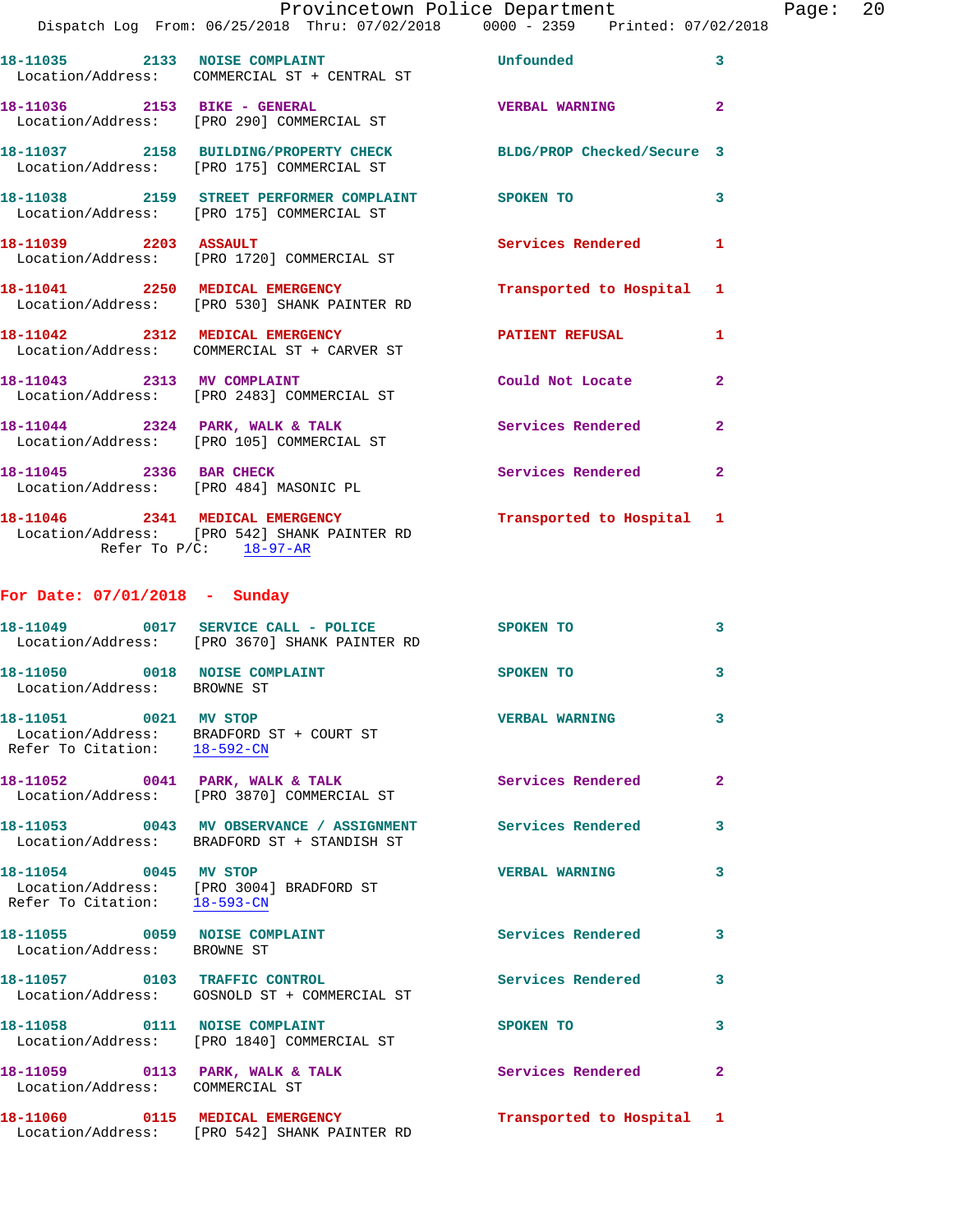|  | Refer To $P/C$ : |  |  | $18 - 98 - AR$ |
|--|------------------|--|--|----------------|
|--|------------------|--|--|----------------|

|                                                                                                  | 18-11061 0120 TRAFFIC CONTROL<br>Location/Address: COMMERCIAL ST + CARVER ST                                   | Services Rendered 3        |                         |
|--------------------------------------------------------------------------------------------------|----------------------------------------------------------------------------------------------------------------|----------------------------|-------------------------|
| 18-11062 0146 NOISE COMPLAINT<br>Location/Address: RYDER ST                                      |                                                                                                                | SPOKEN TO                  | $\mathbf{3}$            |
| 18-11063 0157 MV STOP<br>Refer To Citation: 18-594-CN                                            | Location/Address: [PRO 751] BRADFORD ST                                                                        | <b>VERBAL WARNING</b>      | 3                       |
| Location/Address: ROUTE 6 + CONWELL ST                                                           | 18-11064 0209 MV OBSERVANCE / ASSIGNMENT Services Rendered 3                                                   |                            |                         |
|                                                                                                  | 18-11066 0227 BUILDING/PROPERTY CHECK<br>Location/Address: [PRO 433] RYDER ST EXT                              | Services Rendered 3        |                         |
|                                                                                                  | 18-11067 0227 MEDICAL EMERGENCY<br>Location/Address: [PRO 2052] COMMERCIAL ST                                  | <b>Services Rendered</b>   | 1                       |
|                                                                                                  | 18-11068 0243 MEDICAL EMERGENCY<br>Location/Address: [PRO 2561] CENTER ST                                      | Transported to Hospital    | $\mathbf{1}$            |
|                                                                                                  | 18-11070 0258 NOISE COMPLAINT<br>Location/Address: [PRO 2542] COMMERCIAL ST                                    | SPOKEN TO                  | 3                       |
| 18-11071 0322 NOISE COMPLAINT                                                                    | Location/Address: [PRO 3701] BRADFORD ST EXT                                                                   | SPOKEN TO                  | $\overline{\mathbf{3}}$ |
|                                                                                                  | 18-11073 0445 MV OBSERVANCE / ASSIGNMENT Services Rendered 3<br>Location/Address: BRADFORD ST + HIGH POLE HILL |                            |                         |
|                                                                                                  | 18-11074 0527 BUILDING/PROPERTY CHECK<br>Location/Address: [PRO 1989] COMMERCIAL ST                            | BLDG/PROP Checked/Secure 3 |                         |
|                                                                                                  | 18-11075 0537 PARK, WALK & TALK<br>Location/Address: [PRO 3259] MACMILLAN WHARF                                | Services Rendered          | $\mathbf{2}$            |
|                                                                                                  | 18-11076 0605 PARK, WALK & TALK<br>Location/Address: [PRO 447] JEROME SMITH RD                                 | Services Rendered          | $\overline{a}$          |
|                                                                                                  | 18-11077 0749 MEDICAL EMERGENCY<br>Location/Address: [PRO 3259] MACMILLAN WHARF                                | <b>Services Rendered</b>   | 1                       |
| Location/Address: [PRO 3440] ROUTE 6                                                             | 18-11078 0833 MV OBSERVANCE / ASSIGNMENT Services Rendered 3                                                   |                            |                         |
|                                                                                                  | 18-11079 0845 SERVICE CALL - POLICE<br>Location/Address: [PRO 602] STANDISH ST                                 | Services Rendered          | 3                       |
| 18-11080 0852 MV COMPLAINT                                                                       | Location/Address: [PRO 3121] COMMERCIAL ST                                                                     | Services Rendered          | $\overline{2}$          |
|                                                                                                  | 18-11082 0909 BUILDING/PROPERTY CHECK<br>Location/Address: [PRO 2483] COMMERCIAL ST                            | Services Rendered          | 3                       |
| 18-11083 0920 ANIMAL CALL                                                                        | Location/Address: [PRO 3260] BRADFORD ST EXT                                                                   | Could Not Locate           | $\mathbf{2}$            |
|                                                                                                  | 18-11084 0923 MV OBSERVANCE / ASSIGNMENT Services Rendered<br>Location/Address: [PRO 536] SHANK PAINTER RD     |                            | 3                       |
| 18-11085 0934 MV COLLISION<br>Location/Address: [PRO 521] ROUTE 6<br>Refer To Accident: 18-56-AC |                                                                                                                | Vehicle Towed              | 1                       |
| 18-11086 0939 NOISE COMPLAINT                                                                    | Location/Address: [PRO 2179] WINSLOW ST                                                                        | <b>Services Rendered</b>   | 3                       |
| 18-11087 0942 MV COMPLAINT                                                                       |                                                                                                                | Services Rendered 2        |                         |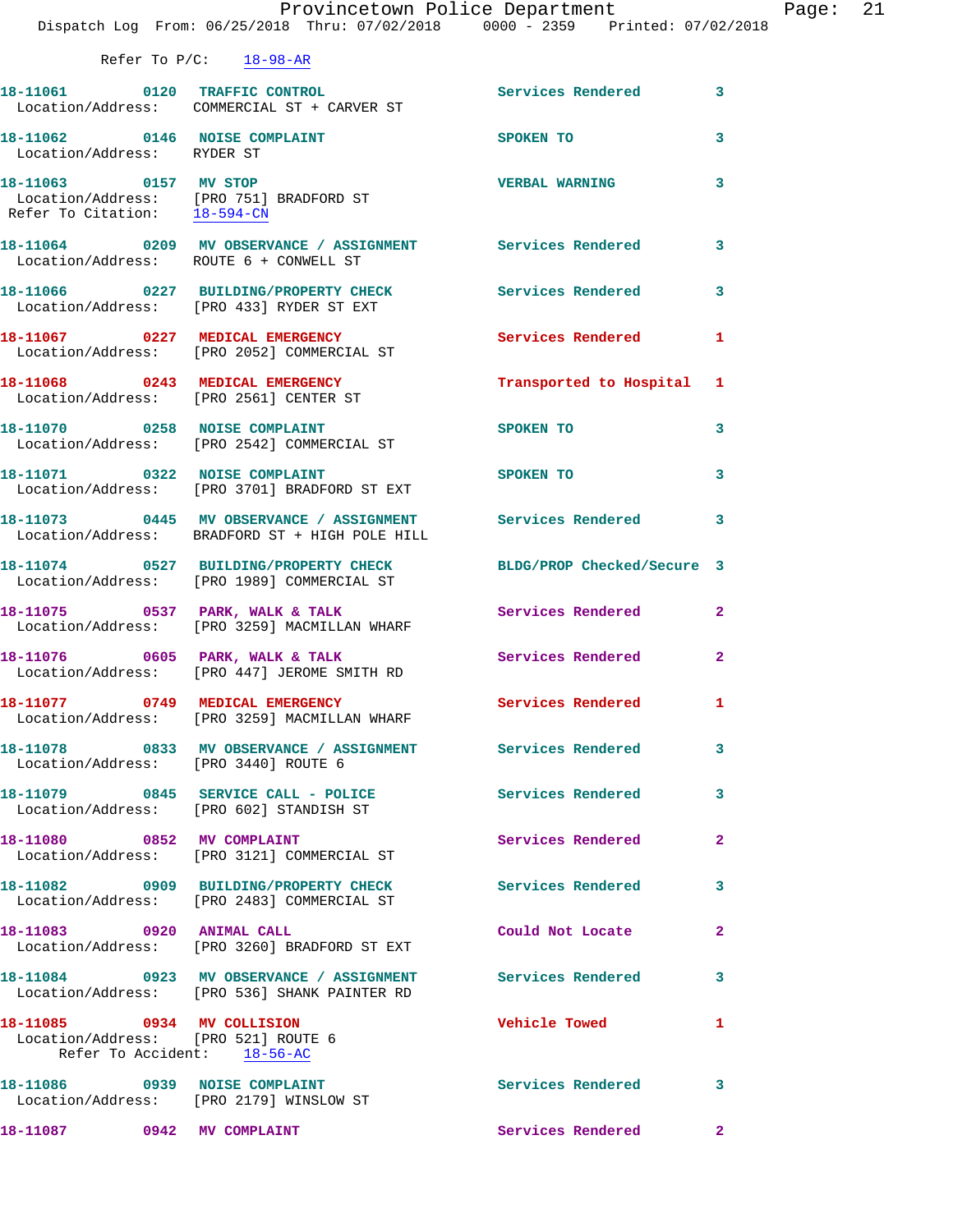|                                                                                               | Provincetown Police Department<br>Dispatch Log From: 06/25/2018 Thru: 07/02/2018 0000 - 2359 Printed: 07/02/2018 |                            | Page: 22     |  |
|-----------------------------------------------------------------------------------------------|------------------------------------------------------------------------------------------------------------------|----------------------------|--------------|--|
|                                                                                               | Location/Address: [PRO 539] SHANK PAINTER RD                                                                     |                            |              |  |
|                                                                                               | 18-11088 0945 LOST SERVICE VEST<br>Location/Address: [PRO 542] SHANK PAINTER RD                                  | Services Rendered 3        |              |  |
|                                                                                               | 18-11089 1000 MEDICAL EMERGENCY<br>Location/Address: [PRO 1346] COMMERCIAL ST                                    | Transported to Hospital 1  |              |  |
|                                                                                               | 18-11090 1016 LOST PROPERTY<br>Location/Address: [PRO 542] SHANK PAINTER RD                                      | Services Rendered 3        |              |  |
|                                                                                               | 18-11091 1045 MEDICAL EMERGENCY<br>Location/Address: [PRO 1895] BRADFORD ST                                      | <b>PATIENT REFUSAL</b>     | $\mathbf{1}$ |  |
| 18-11092 1047 MV STOP<br>Refer To Citation: 18-595-CN                                         | Location/Address: [PRO 2543] MACMILLAN WHARF                                                                     | <b>VERBAL WARNING</b>      | $\mathbf{3}$ |  |
|                                                                                               | 18-11093 1100 MV STOP<br>Location/Address: [PRO 2277] BRADFORD ST                                                | <b>VERBAL WARNING</b>      | 3            |  |
|                                                                                               | 18-11095 1105 MEDICAL EMERGENCY<br>Location/Address: [PRO 1269] ALDEN ST                                         | Services Rendered 1        |              |  |
|                                                                                               | 18-11094 1106 MV STOP<br>Location/Address: [PRO 3670] SHANK PAINTER RD                                           | Citation / Warning Issue 3 |              |  |
|                                                                                               | 18-11097 1123 MEDICAL EMERGENCY<br>Location/Address: [PRO 1507] BRADFORD ST                                      | PATIENT REFUSAL 1          |              |  |
|                                                                                               | 18-11098 1130 BUILDING/PROPERTY CHECK BLDG/PROP Checked/Secure 3<br>Location/Address: [PRO 3259] MACMILLAN WHARF |                            |              |  |
| 18-11099 1132 ASSAULT                                                                         | Location/Address: [PRO 3670] SHANK PAINTER RD                                                                    | Services Rendered 1        |              |  |
|                                                                                               | 18-11100 1148 MV COMPLAINT<br>Location/Address: [PRO 2521] ROUTE 6                                               | Services Rendered 2        |              |  |
| Location/Address: [PRO 2582] OPPEN LN                                                         | 18-11101 1155 SERVICE CALL - POLICE 10 Referred to Other Agency 3                                                |                            |              |  |
|                                                                                               | 18-11102 1208 COMPLAINT - GENERAL<br>Location/Address: [PRO 3313] STANDISH ST                                    | Services Rendered          | 3            |  |
| 18-11103 1236 HAZARDS                                                                         | Location/Address: [PRO 447] JEROME SMITH RD                                                                      | No Action Required 2       |              |  |
|                                                                                               | 18-11104 1238 MV COMPLAINT<br>Location/Address: [PRO 516] RACE POINT RD                                          | Services Rendered          | $\mathbf{2}$ |  |
|                                                                                               | 18-11105 1250 PARK, WALK & TALK<br>Location: [PRO 3431] LOPES SQUARE                                             | Services Rendered          | $\mathbf{2}$ |  |
| 18-11106 1320 MV STOP<br>Location/Address: ROUTE 6<br>Refer To Citation: 18-596-CN            |                                                                                                                  | <b>VERBAL WARNING</b>      | 3            |  |
| 18-11108 1324 MV STOP<br>Location/Address: [PRO 2521] ROUTE 6<br>Refer To Citation: 18-597-CN |                                                                                                                  | <b>VERBAL WARNING</b>      | 3            |  |
|                                                                                               | 18-11109 1337 MEDICAL EMERGENCY<br>Location/Address: [PRO 440] HARRY KEMP WAY                                    | Transported to Hospital 1  |              |  |
| 18-11110 1411 MV STOP                                                                         | Location/Address: [PRO 542] SHANK PAINTER RD<br>Refer To Citation: 18-598-CN                                     | <b>VERBAL WARNING</b>      | 3            |  |
| Location/Address: PLEASANT ST                                                                 | 18-11111 1421 SERVICE CALL - POLICE SPOKEN TO                                                                    |                            | 3            |  |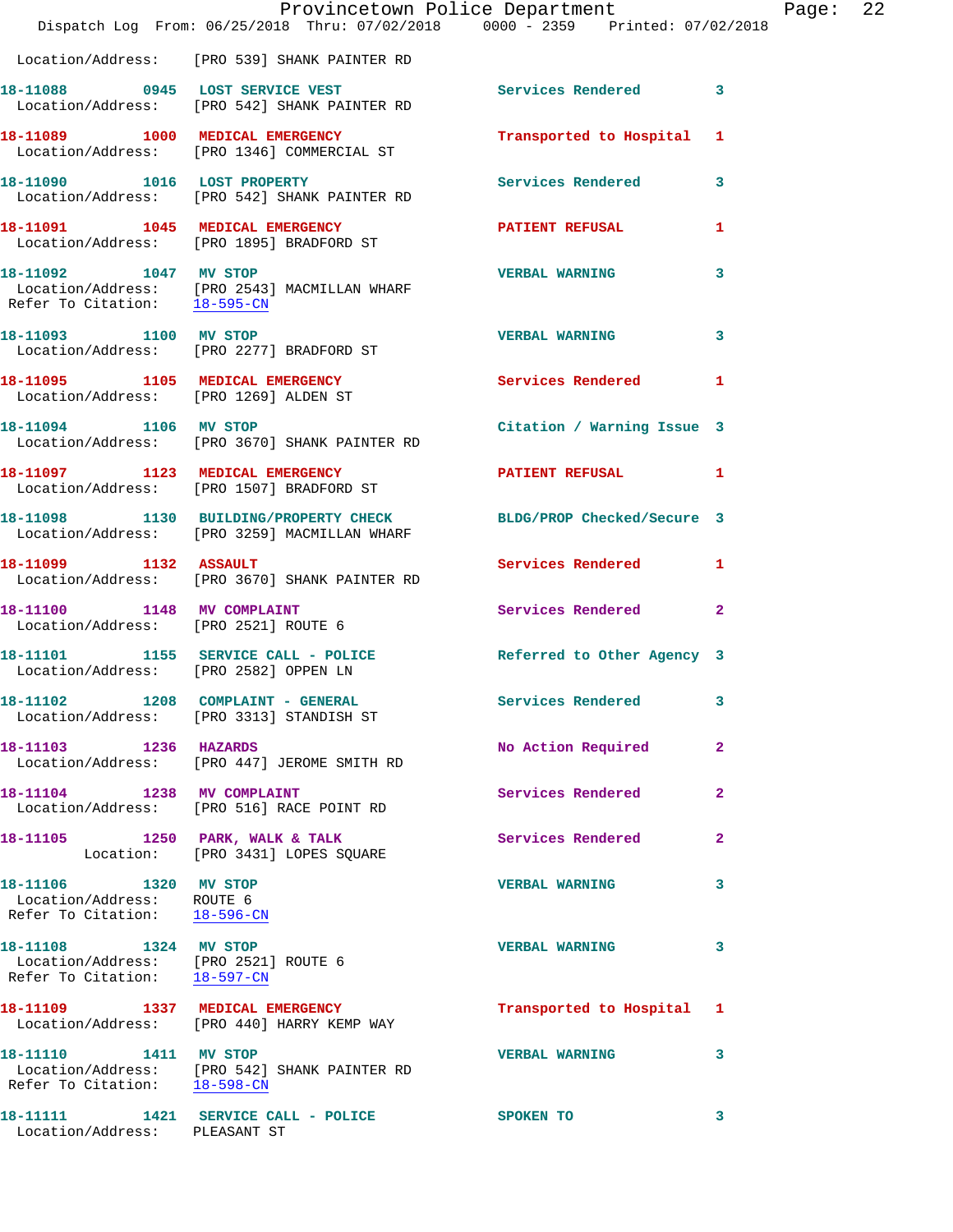**18-11112 1430 BUILDING/PROPERTY CHECK BLDG/PROP Checked/Secure 3**  Location/Address: [PRO 105] COMMERCIAL ST **18-11113 1448 ANIMAL CALL No Action Required 2**  Location/Address: [PRO 524] COMMERCIAL ST **18-11114 1450 FOLLOW UP Services Rendered 2**  Location/Address: [PRO 542] SHANK PAINTER RD **18-11115 1519 SERVICE CALL - POLICE SPOKEN TO 3**  Location: [PRO 3431] LOPES SQUARE **18-11116 1536 HAZARDS Referred to Other Agency 2**  Location/Address: [PRO 1399] MONTELLO ST **18-11118 1555 PARK, WALK & TALK Services Rendered 2**  Location/Address: [PRO 3870] COMMERCIAL ST **18-11122 1711 MV STOP VERBAL WARNING 3**  Location/Address: SHANK PAINTER RD + PROVINCE RD Refer To Citation: 18-599-CN **18-11124 1718 BUILDING/PROPERTY CHECK BLDG/PROP Checked/Secure 3**  Location/Address: [PRO 526] RYDER ST EXT **18-11125 1722 LOST PROPERTY Services Rendered 3**  Location/Address: [PRO 2490] PROVINCELANDS RD **18-11126 1724 MV STOP VERBAL WARNING 3**  Location/Address: [PRO 539] SHANK PAINTER RD Refer To Citation: 18-600-CN **18-11128 1746 HAZARDS Removed Hazard 2**  Location/Address: WEBSTER PL + BRADFORD ST **18-11130 1757 ASSIST DEPARTMENT / MUTUAL AID Referred to Other Agency 3**  Location/Address: [PRO 2490] PROVINCELANDS RD **18-11133 1837 MV COLLISION Services Rendered 1**  Location/Address: [PRO 75] CAPTAIN BERTIES WAY Refer To Accident: 18-57-AC **18-11167 1900 BIKE ENFORCEMENT Services Rendered 3**  Location/Address: [PRO 3870] COMMERCIAL ST **18-11134 1921 MV OBSERVANCE / ASSIGNMENT Services Rendered 3**  Location: [PRO 3431] LOPES SQUARE **18-11135 1925 LOST PROPERTY Services Rendered 3**  Location/Address: COMMERCIAL ST **18-11136 1928 ALARM - GENERAL No Action Required 1**  Location/Address: [PRO 444] HIGH POLE HILL **18-11137 2010 BUILDING/PROPERTY CHECK Services Rendered 3**  Location/Address: [PRO 3259] MACMILLAN WHARF **18-11139 2023 LARCENY / FORGERY / FRAUD SPOKEN TO 2**  Location/Address: [PRO 63] BRADFORD ST EXT 18-11141 2036 BIKE - GENERAL **Services Rendered** 2 Location/Address: [PRO 253] COMMERCIAL ST **18-11142 2043 BUILDING/PROPERTY CHECK BLDG/PROP Checked/Secure 3**  Location/Address: [PRO 2500] COMMERCIAL ST **18-11140 2045 MV OBSERVANCE / ASSIGNMENT Services Rendered 3**  Location/Address: [PRO 3430] COMMERCIAL ST **18-11144 2107 MEDICAL EMERGENCY PATIENT REFUSAL 1**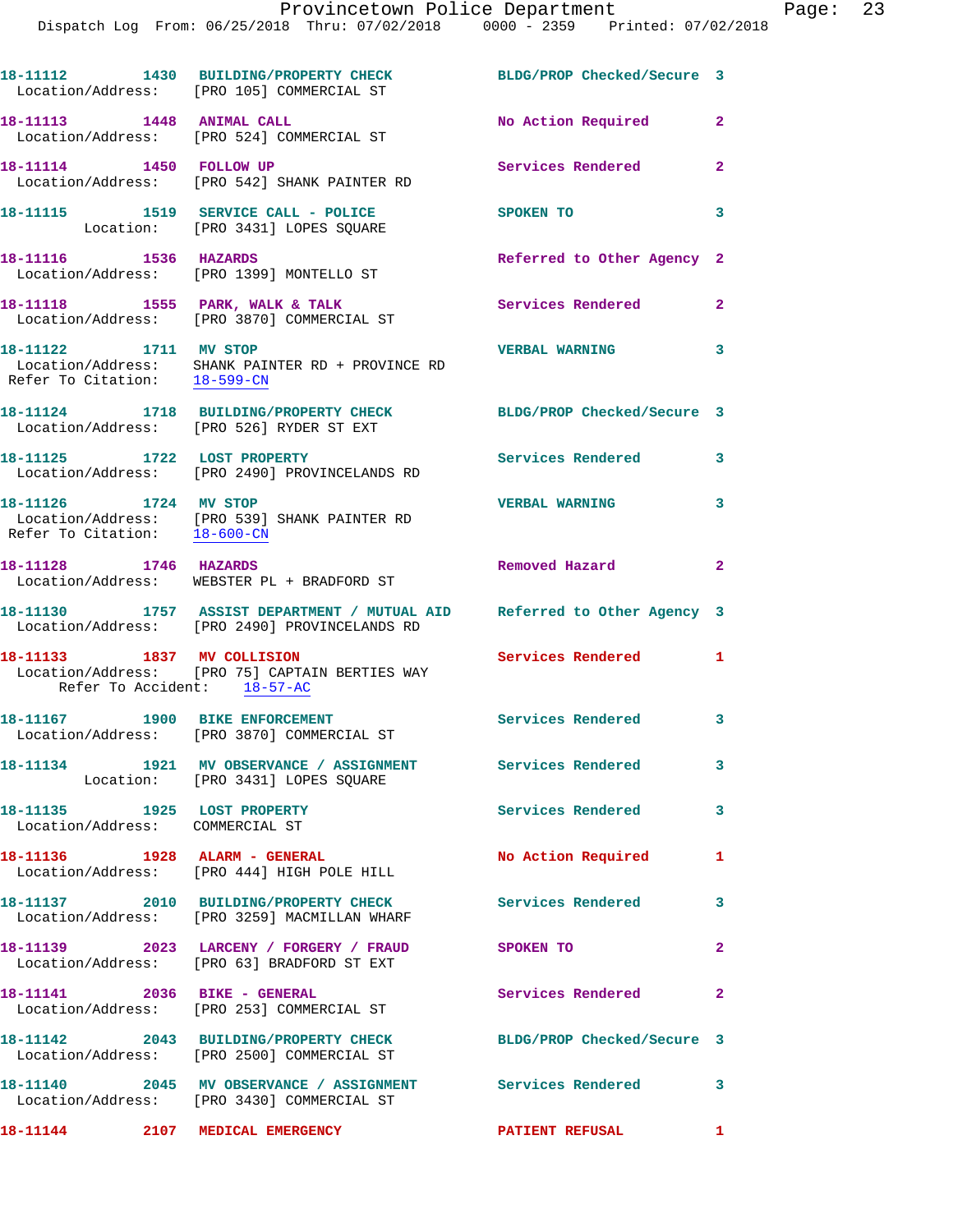|                                                                                       | Dispatch Log From: 06/25/2018 Thru: 07/02/2018 0000 - 2359 Printed: 07/02/2018                                    | Provincetown Police Department |   | Page: 24 |  |
|---------------------------------------------------------------------------------------|-------------------------------------------------------------------------------------------------------------------|--------------------------------|---|----------|--|
|                                                                                       | Location/Address: [PRO 155] COMMERCIAL ST                                                                         |                                |   |          |  |
|                                                                                       | 18-11145 2249 MEDICAL EMERGENCY Services Rendered 1<br>Location/Address: [PRO 3953] COMMERCIAL ST                 |                                |   |          |  |
| Location/Address: [PRO 2521] ROUTE 6                                                  | 18-11147 2334 MV OBSERVANCE / ASSIGNMENT Services Rendered 3                                                      |                                |   |          |  |
| 18-11148 2337 MV STOP<br>Location/Address: RYDER ST<br>Refer To Citation: 18-601-CN   |                                                                                                                   | VERBAL WARNING 3               |   |          |  |
|                                                                                       | 18-11149 2338 BAR CHECK<br>Location/Address: [PRO 399] COMMERCIAL ST                                              | BLDG/PROP Checked/Secure 2     |   |          |  |
|                                                                                       | 18-11150 2340 BUILDING/PROPERTY CHECK BLDG/PROP Checked/Secure 3<br>Location/Address: [PRO 204] COMMERCIAL ST     |                                |   |          |  |
|                                                                                       | 18-11151 2343 BAR CHECK<br>Location/Address: [PRO 272] COMMERCIAL ST                                              | BLDG/PROP Checked/Secure 2     |   |          |  |
| 18-11152 2347 MV STOP<br>Location/Address: RYDER ST                                   |                                                                                                                   | No Action Required 3           |   |          |  |
| 18-11153 2348 MV STOP<br>Location/Address: GOSNOLD ST<br>Refer To Citation: 18-602-CN |                                                                                                                   | <b>VERBAL WARNING 3</b>        |   |          |  |
| For Date: 07/02/2018 - Monday                                                         |                                                                                                                   |                                |   |          |  |
|                                                                                       | 18-11154 0001 PARK, WALK & TALK 3 Services Rendered 2<br>Location/Address: [PRO 3870] COMMERCIAL ST               |                                |   |          |  |
| Location/Address: GOSNOLD ST                                                          | 18-11157 0012 MEDICAL EMERGENCY Transported to Hospital 1                                                         |                                |   |          |  |
|                                                                                       | 18-11156 0014 BUILDING/PROPERTY CHECK BLDG/PROP Checked/Secure 3<br>Location/Address: [PRO 2206] PILGRIMS LANDING |                                |   |          |  |
|                                                                                       | 18-11158 0039 MV OBSERVANCE / ASSIGNMENT Services Rendered 3<br>Location/Address: BRADFORD ST + RYDER ST          |                                |   |          |  |
|                                                                                       | Location/Address: COMMERCIAL ST + CARVER ST                                                                       |                                | 3 |          |  |
|                                                                                       | 18-11161 0107 TRAFFIC CONTROL<br>Location/Address: COMMERCIAL ST + RYDER ST                                       | Services Rendered 3            |   |          |  |
|                                                                                       | 18-11162  0134 BUILDING/PROPERTY CHECK BLDG/PROP Checked/Secure 3<br>Location/Address: [PRO 413] CONWELL ST       |                                |   |          |  |
|                                                                                       | 18-11164 0135 NOISE COMPLAINT<br>Location/Address: [PRO 805] COMMERCIAL ST                                        | Unfounded 3                    |   |          |  |
|                                                                                       | 18-11163 0137 MV OBSERVANCE / ASSIGNMENT Services Rendered 3<br>Location/Address: CONWELL ST + OLD ANN PAGE WAY   |                                |   |          |  |
| Location/Address: SNAIL RD                                                            |                                                                                                                   |                                |   |          |  |
|                                                                                       | 18-11168 0336 BUILDING/PROPERTY CHECK BLDG/PROP Checked/Secure 3<br>Location/Address: [PRO 1886] BRADFORD ST      |                                |   |          |  |
|                                                                                       | 18-11170 0346 BUILDING/PROPERTY CHECK BLDG/PROP Checked/Secure 3<br>Location/Address: [PRO 3259] MACMILLAN WHARF  |                                |   |          |  |
| Location/Address: [PRO 521] ROUTE 6                                                   | 18-11171 0423 MV OBSERVANCE / ASSIGNMENT Services Rendered 3                                                      |                                |   |          |  |
| 18-11172 0546 MV COLLISION                                                            |                                                                                                                   | Vehicle Towed 1                |   |          |  |